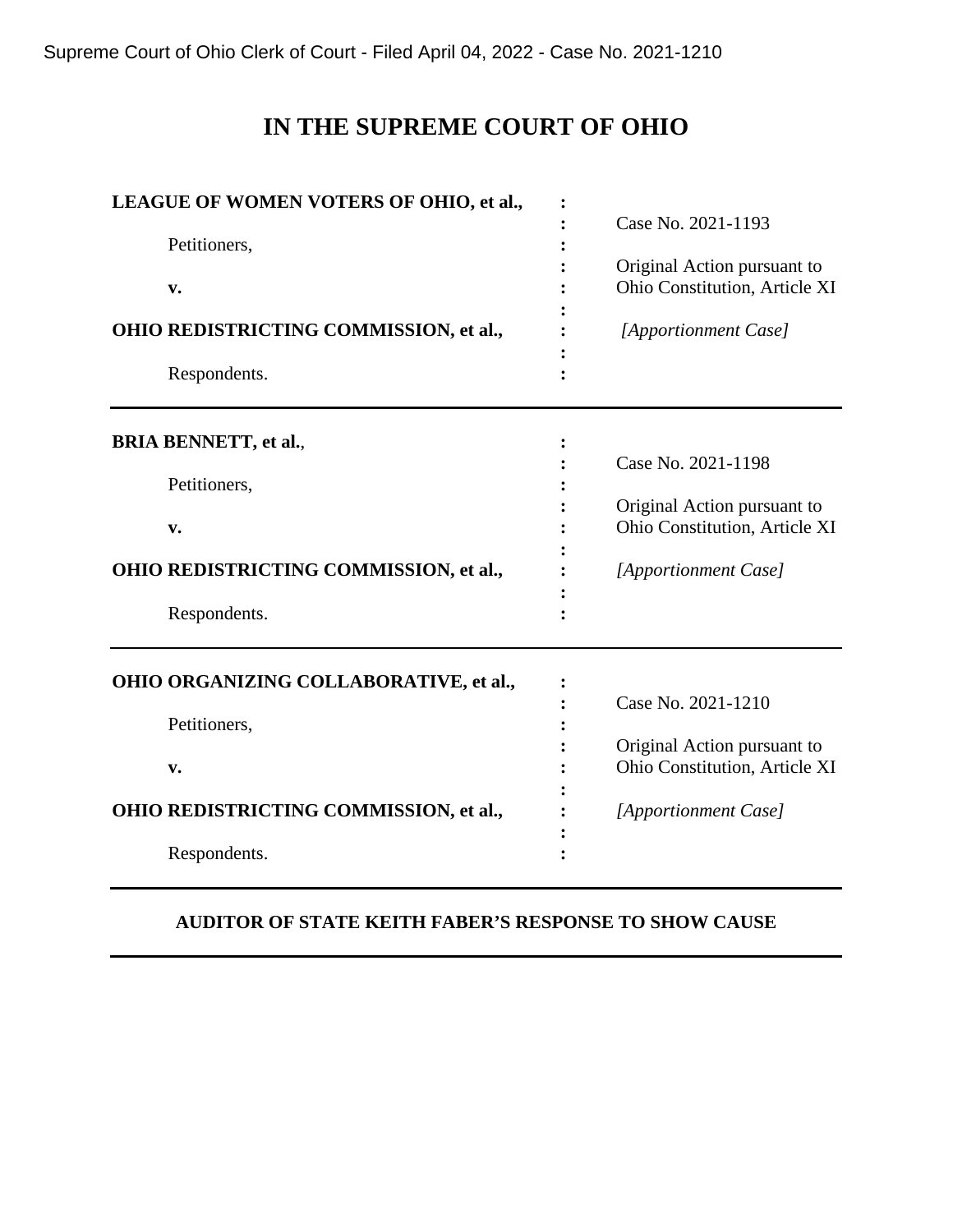Brodi J. Conover (0092082) *Counsel of Record*  BRICKER & ECKLER LLP 2 East Mulberry Street Lebanon, Ohio 45036 Phone: (513) 670-6693 Fax: (513) 670-0999 bconover@bricker.com

Anne Marie Sferra (0030855) BRICKER & ECKLER LLP 100 South Third Street Columbus, Ohio 43215 Phone: (614) 227-2300 Fax: (614) 227-2390 asferra@bricker.com

*Counsel for Respondent Auditor of State Keith Faber*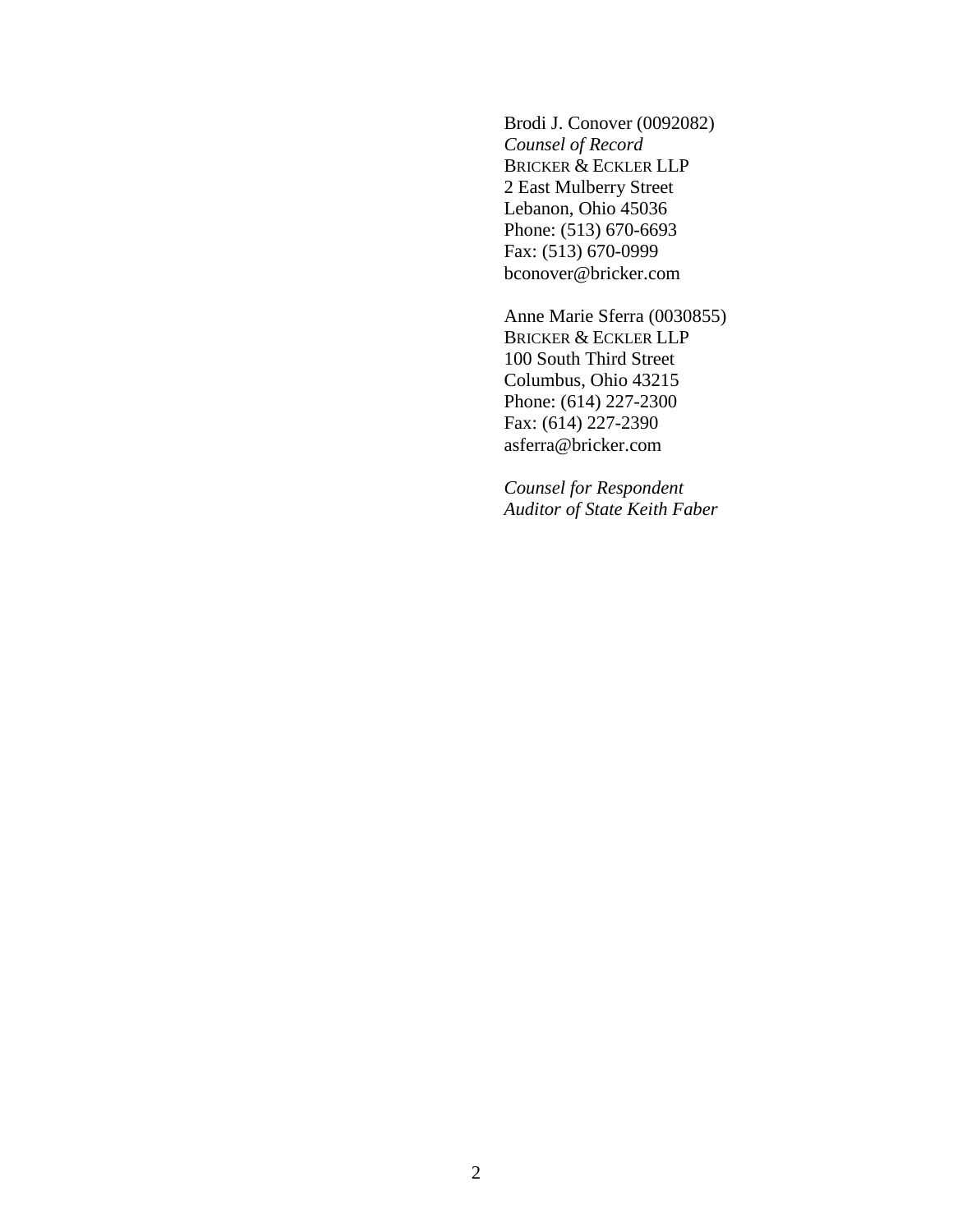| <b>LEAGUE OF WOMEN VOTERS OF OHIO, et al.,</b> |   |                               |
|------------------------------------------------|---|-------------------------------|
|                                                |   | Case No. 2021-1193            |
| Petitioners,                                   |   |                               |
|                                                |   | Original Action pursuant to   |
| v.                                             |   | Ohio Constitution, Article XI |
|                                                |   |                               |
| OHIO REDISTRICTING COMMISSION, et al.,         |   | [Apportionment Case]          |
|                                                | ٠ |                               |
| Respondents.                                   |   |                               |
|                                                |   |                               |

*Counsel of Record* Julie M. Pfeiffer (0069762) ACLU of Ohio Foundation, Inc. *Counsel of Record* 4506 Chester Avenue Michael A. Walton (0092201) Cleveland, Ohio 44103 Assistant Attorneys General flevenson@acluohio.org Deputy Solicitor

David J. Carey (0088787) 30 East Broad Street, 16th Floor ACLU of Ohio Foundation, Inc. Columbus, Ohio 43215 1108 City Park Avenue, Suite 203 Phone: (614) 466-2872 Columbus, Ohio 43206 Fax: (614) 728-7592 Phone: (614) 586-1972 julie.pfeiffer@ohioago.gov dcarey@acluohio.org michael.walton@ohioago.gov

Alora Thomas (PHV-22010) Julie A. Ebenstein (PHV-25423) *Counsel for Respondent*  125 Broad Street New York, New York 10004 Phillip J. Strach (PHV-25444) Phone: (212) 519-7866 Thomas A. Farr (PHV-25461)

Robert D. Fram (PHV-25414) Greg McGuire (PHV-25483) Joshua Gonzalez (PHV-25424) Raleigh, North Carolina 27612 Juliana Goldrosen (PHV-25193) Phone: (919) 329-3812 COVINGTON & BURLING LLP phil.strach@nelsonmullins.com Salesforce Tower tom.farr@nelsonmullins.com rfram@cov.com

Freda J. Levenson (0045916) Attorney General Dave Yost (0056290) Phone: (614) 586-1972 Michael J. Hendershot (0081842) Constitutional Offices Section michael.hendershot@ohioago.gov

American Civil Liberties Union *Secretary of State Frank LaRose* 

athomas@aclu.org John E. Branch, III (PHV-25460) Alyssa M. Riggins (PHV-25441) Donald Brown (PHV-25480) NELSON MULLINS RILEY & SCARBOROUGH David Denuyl (PHV-25452) 4140 Parklake Avenue, Suite 200 415 Mission Street, Suite 5400 john.branch@nelsonmullins.com San Francisco, California 94105 alyssa.riggins@nelsonmullins.com Phone: (415) 591-6000 greg.mcquire@nelsonmullins.com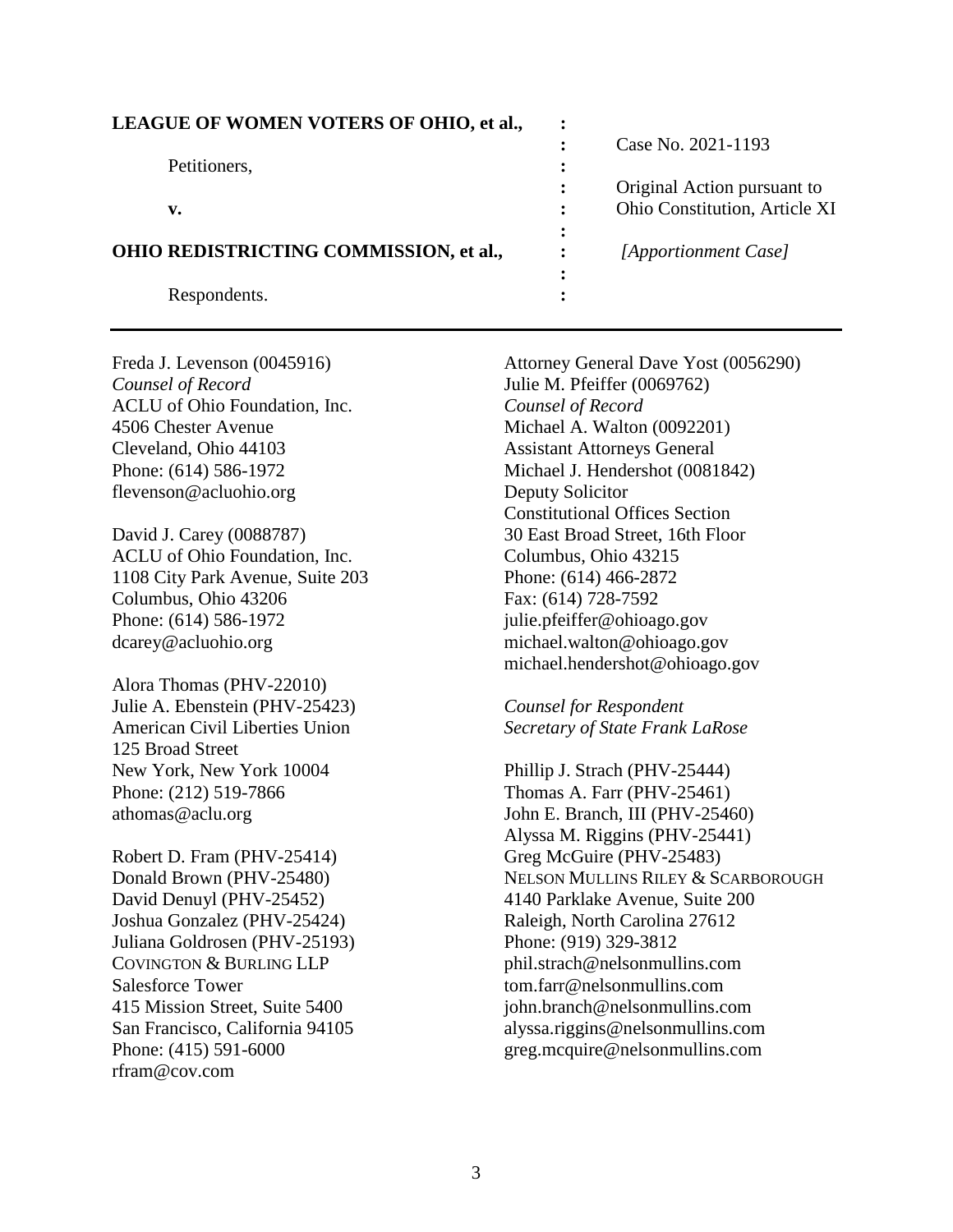Alexander Thomson (PHV-25462) W. Stuart Dornette (0002955) COVINGTON & BURLING LLP Beth A. Bryan (0082076) One CityCenter Philip D. Williamson (0097174) Washington, D.C. 20001 425 Walnut Street, Suite 1800 Phone: (202) 662-5425 Cincinnati, Ohio 45202 ajthomson@cov.com Phone: (513) 381-2838

Anupam Sharma (PHV-25418) bryan@taflaw.com Yale Fu (PHV-25419) pwilliamson@taftlaw.com COVINGTON & BURLING LLP 3000 El Camino Real *Counsel for Respondents*  Palo Alto, California 94306 *House Speaker Robert Cupp*  asharma@cov.com

C. Benjamin Cooper (0093103) ZEIGER, TIGGES & LITTLE LLP Charles H. Cooper, Jr. (0037295) 3500 Huntington Center Chelsea C. Weaver (0096850) 41 South High Street COOPER & ELLIOTT LLC<br>
Columbus, Ohio 43215 305 West Nationwide Boulevard Phone: (614) 365-9900 Columbus, Ohio 43215 Fax: (614) 365-7900 Phone: (614) 481-6000) zeiger@litohio.com benc@cooperelliott.com little@litohio.com

*Counsel for Respondents Counsel for Respondent Senator Vernon Sykes and Governor Mike DeWine House Minority Leader Allison Russo* 

850 Tenth Street, NW TAFT STETTINUS & HOLLISTER LLP dornette@tatflaw.com

5 Palo Alto Square, 10th Floor *Senate President Matt Huffman and* 

John W. Zeiger (0010707) *Counsel for Petitioners* Marion H. Little, Jr. (0042679) Christopher J. Hogan (0079829)

Erik J. Clark (0078732) Ashley Merino (0096853) ORGAN LAW LLP 1330 Dublin Road Columbus, Ohio 43215 Phone: (614) 481-0900 ejclark@organlegal.com amerino@organlegal.com

*Counsel for Respondent The Ohio Redistricting Commission*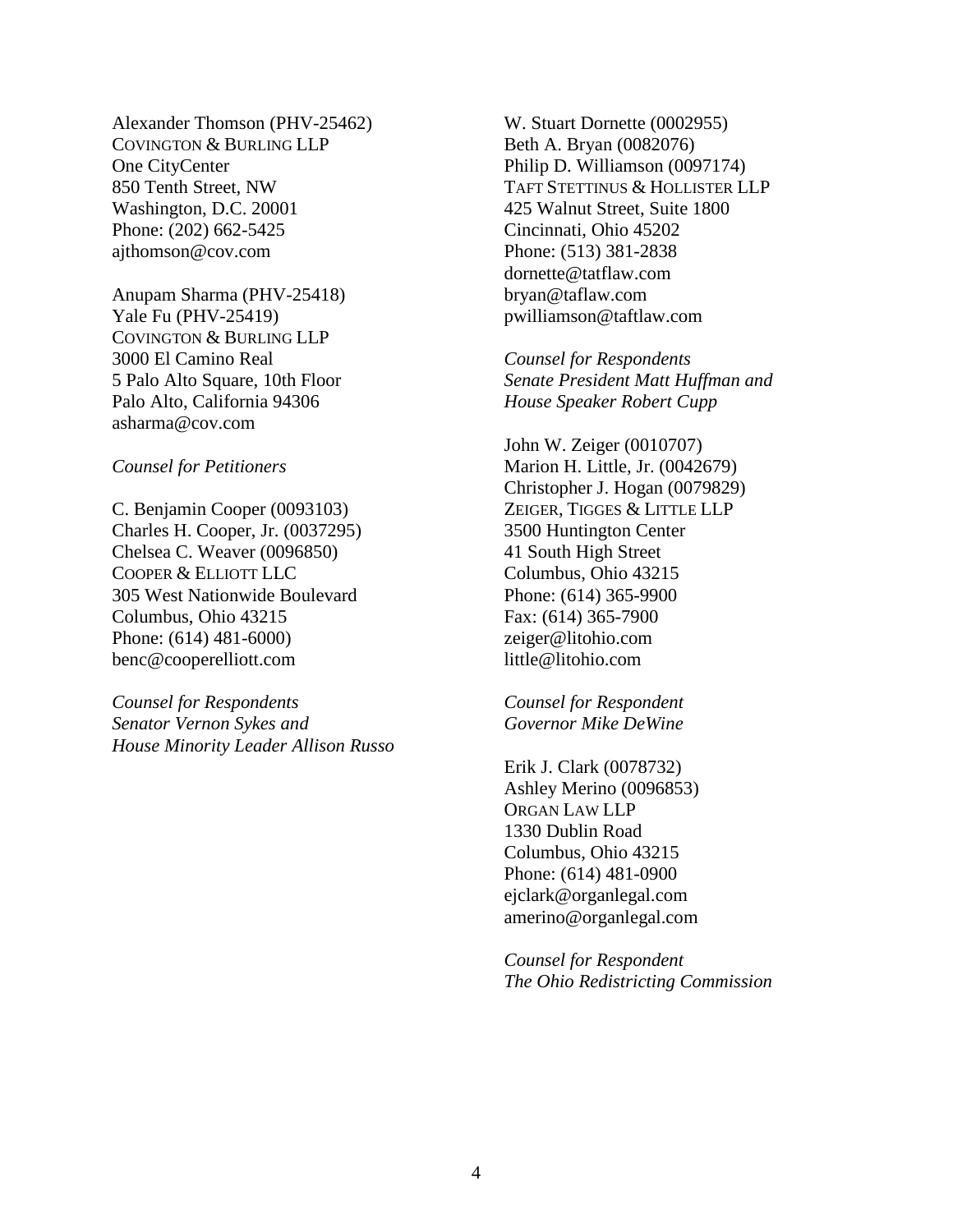| <b>BRIA BENNETT, et al.,</b>           |                        |                               |
|----------------------------------------|------------------------|-------------------------------|
|                                        |                        | Case No. 2021-1198            |
| Petitioners,                           |                        |                               |
|                                        |                        | Original Action pursuant to   |
| v.                                     | $\ddot{\cdot}$         | Ohio Constitution, Article XI |
|                                        |                        |                               |
| OHIO REDISTRICTING COMMISSION, et al., |                        | [Apportionment Case]          |
|                                        | $\bullet$<br>$\bullet$ |                               |
| Respondents.                           |                        |                               |
|                                        |                        |                               |

Ben Stafford (PHV 25433) Julie M. Pfeiffer (0069762) ELIAS LAW GROUP LLP *Counsel of Record* 1700 Seventh Avenue, Suite 2100 Michael A. Walton (0092201) Seattle, Washington 98101 **Assistant Attorneys General** Fax: (206) 656-0180 Deputy Solicitor akhanna@elias.law Constitutional Offices Section bstafford@elias.law 30 East Broad Street, 16th Floor

Jyoti Jasrasaria (PHV-25401) Phone: (614) 466-2872 Spencer W. Klein (PHV-25432) Fax: (614) 728-7592 Harleen K. Gambhir (PHV forthcoming) julie.pfeiffer@ohioago.gov Raisa M. Cramer (PHV forthcoming) michael.walton@ohioago.gov ELIAS LAW GROUP LLP michael.hendershot@ohioago.gov 10 G Street, NE Suite 600 Washington, D.C. 20002 *Counsel for Respondent*  Phone: (202) 968-4490 *Secretary of State Frank LaRose*  jjasrasaria@elias.law sklein@elias.law Phillip J. Strach (PHV-25444) hgambhir@elias.law Thomas A. Farr (PHV-25461) rcramer@elias.law John E. Branch, III (PHV-25460)

Donald J. McTigue (0022849) Greg McGuire (PHV-25483) Derek S. Clinger (0092075) 4140 Parklake Avenue, Suite 200 MCTIGUE COLOMBO & CLINGER LLC Raleigh, North Carolina 27612 545 East Town Street Phone: (919) 329-3812 Columbus, Ohio 43215 phil.strach@nelsonmullins.com Phone: (614) 263-7000 tom.farr@nelsonmullins.com dmctigue@electionlawgroup.com john.branch@nelsonmullins.com dclinger@electionlawgroup.com alyssa.riggins@nelsonmullins.com

*Counsel for Petitioners* 

Abha Khanna (PHV-2189) Attorney General Dave Yost (0056290) Phone: (206) 656-0176 Michael J. Hendershot (0081842) Columbus, Ohio 43215

Alyssa M. Riggins (PHV-25441) *Counsel of Record* NELSON MULLINS RILEY & SCARBOROUGH greg.mcquire@nelsonmullins.com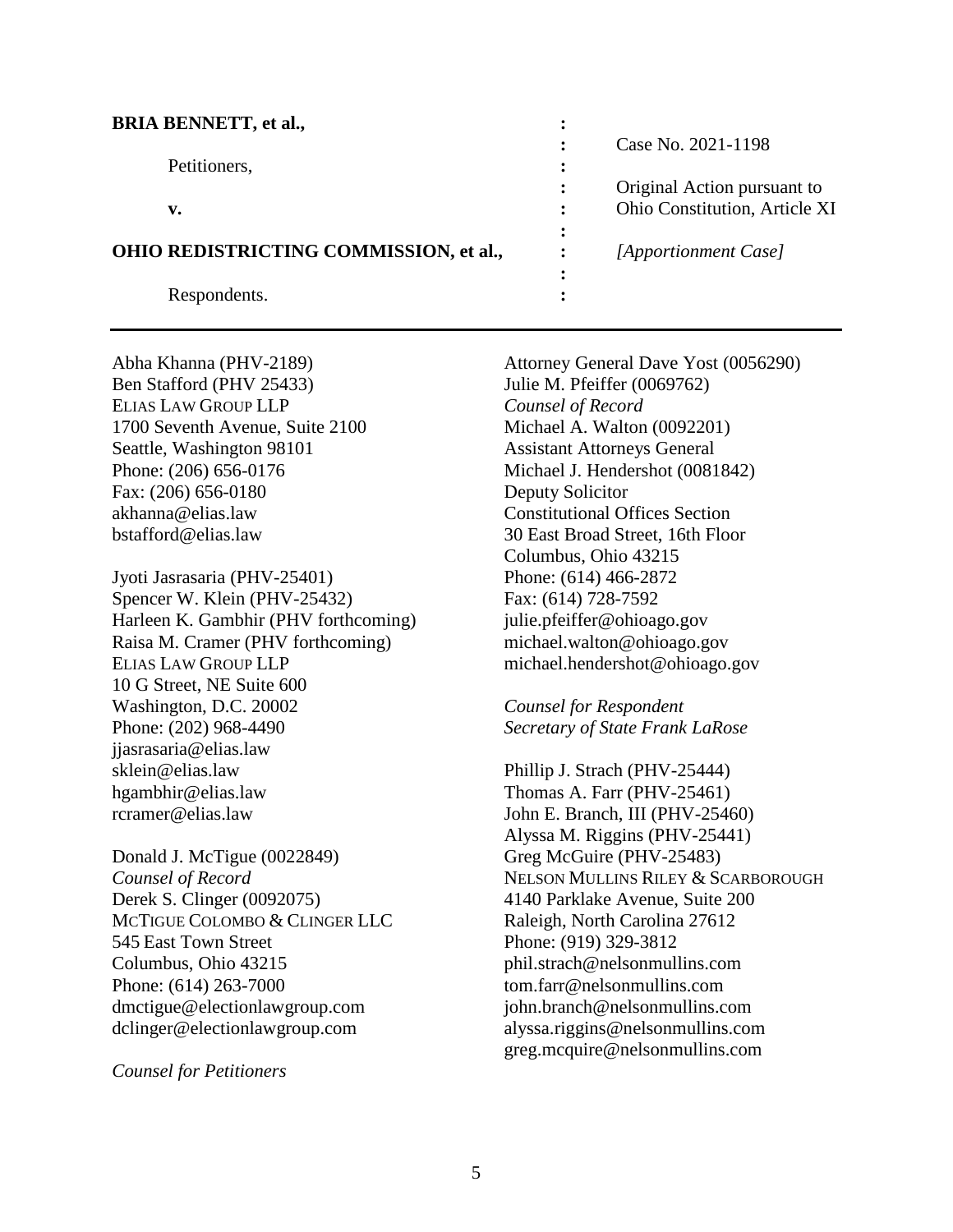C. Benjamin Cooper (0093103) W. Stuart Dornette (0002955) Charles H. Cooper, Jr. (0037295) Beth A. Bryan (0082076) Chelsea C. Weaver (0096850) Philip D. Williamson (0097174) 305 West Nationwide Boulevard 425 Walnut Street, Suite 1800 Columbus, Ohio 43215 Cincinnati, Ohio 45202 Phone: (614) 481-6000) Phone: (513) 381-2838 benc@cooperelliott.com dornette@tatflaw.com

*Counsel for Respondents* pwilliamson@taftlaw.com *Senator Vernon Sykes and House Minority Leader Allison Russo Counsel for Respondents* 

COOPER & ELLIOTT LLC TAFT STETTINUS & HOLLISTER LLP bryan@taflaw.com

> *Senate President Matt Huffman and House Speaker Robert Cupp*

John W. Zeiger (0010707) Marion H. Little, Jr. (0042679) Christopher J. Hogan (0079829) ZEIGER, TIGGES & LITTLE LLP 3500 Huntington Center 41 South High Street Columbus, Ohio 43215 Phone: (614) 365-9900 Fax: (614) 365-7900 zeiger@litohio.com little@litohio.com

*Counsel for Respondent Governor Mike DeWine* 

Erik J. Clark (0078732) Ashley Merino (0096853) ORGAN LAW LLP 1330 Dublin Road Columbus, Ohio 43215 Phone: (614) 481-0900 ejclark@organlegal.com amerino@organlegal.com

*Counsel for Respondent The Ohio Redistricting Commission*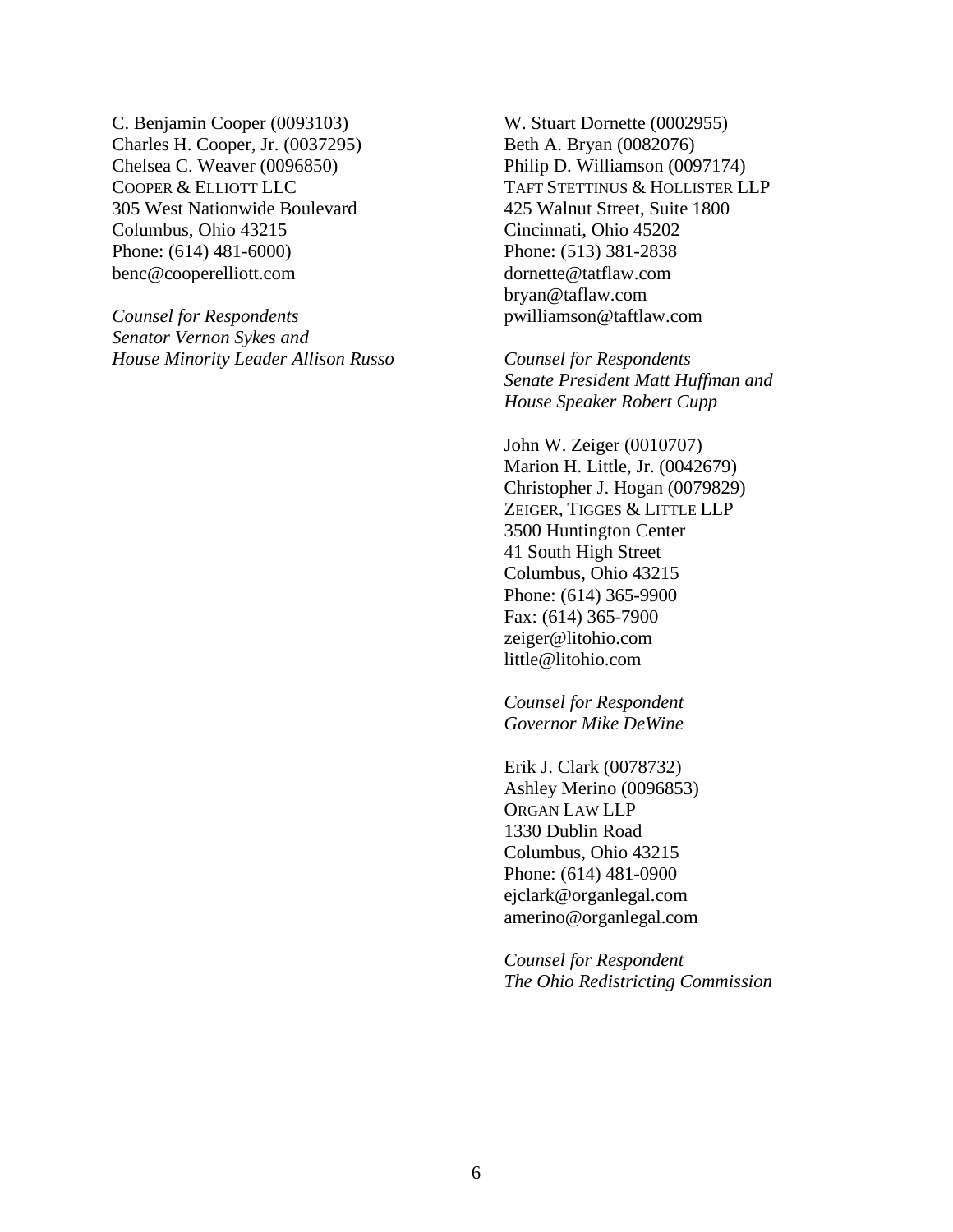| <b>OHIO ORGANIZING COLLABORATIVE, et al.,</b> |                |                               |
|-----------------------------------------------|----------------|-------------------------------|
|                                               |                | Case No. 2021-1210            |
| Petitioners,                                  | ٠              |                               |
|                                               |                | Original Action pursuant to   |
| v.                                            | $\ddot{\cdot}$ | Ohio Constitution, Article XI |
|                                               | ٠<br>$\bullet$ |                               |
| OHIO REDISTRICTING COMMISSION, et al.,        |                | [Apportionment Case]          |
|                                               |                |                               |
| Respondents.                                  |                |                               |
|                                               |                |                               |

Yurij Rudensky (PHV-25422) Julie M. Pfeiffer (0069762) Michael Li (PHV-25430) *Counsel of Record* Ethan Herenstein (PHV-25429) Michael A. Walton (0092201) Brennan Center of Justice Assistant Attorneys General 120 Broadway, Suite 1750 Deputy Solicitor New York, New York 10271 Constitutional Offices Section alicia.bannon@nyu.edu Columbus, Ohio 43215

Peter M. Ellis (0070264) Fax: (614) 728-7592 *Counsel of Record* julie.pfeiffer@ohioago.gov M. Patrick Yingling (PHV-10145) michael.walton@ohioago.gov REED SMITH LLP michael.hendershot@ohioago.gov 10 South Wacker Drive, 40th Floor Chicago, Illinois 60606 *Counsel for Respondent*  Phone: (312) 207-1000 *Secretary of State Frank LaRose*  pellis@reedsmith.com

Ben R. Fliegel (PHV-25411) Thomas A. Farr (PHV-25461) REED SMITH LLP John E. Branch, III (PHV-25460) 355 South Grand Avenue, Suite 2900 Alyssa M. Riggins (PHV-25441) Los Angeles, Ohio 90071 Greg McGuire (PHV-25483) bfliegel@reedsmith.com 4140 Parklake Avenue, Suite 200

Brad A. Funari (PHV-3139) Phone: (919) 329-3812 REED SMITH LLP tom.farr@nelsonmullins.com bunfari@reedsmith.com dstewart@reedsmith.com

Alicia L. Bannon (PHV-25409) Attorney General Dave Yost (0056290) at NYU School of Law Michael J. Hendershot (0081842) Phone: (646) 292-8310 30 East Broad Street, 16th Floor Phone: (614) 466-2872

Phillip J. Strach (PHV-25444) Phone: (213) 457-8000 NELSON MULLINS RILEY & SCARBOROUGH Raleigh, North Carolina 27612 Danielle L. Stewart (0084086) bhil.strach@nelsonmullins.com 225 Fifth Avenue john.branch@nelsonmullins.com Pittsburgh, Pennsylvania 15222 alyssa.riggins@nelsonmullins.com Phone: (412) 288-4583 greg.mcquire@nelsonmullins.com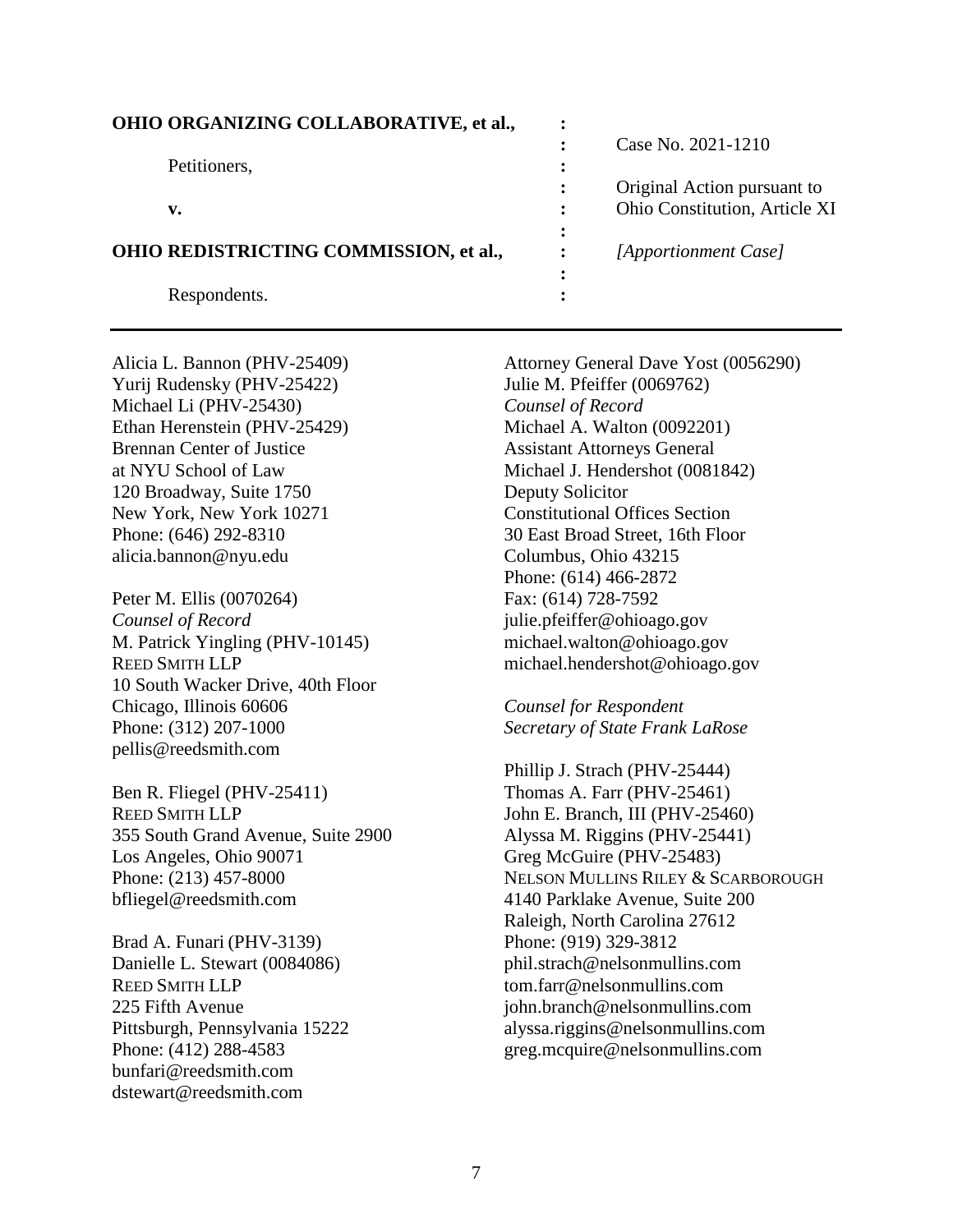Brian A. Sutherland (PHV-25406) W. Stuart Dornette (0002955) REED SMITH LLP Beth A. Bryan (0082076) 101 Second Street, Suite 1800 Philip D. Williamson (0097174) Phone: (415) 543-8700 425 Walnut Street, Suite 1800 bsutherland@reedsmith.com Cincinnati, Ohio 45202

C. Benjamin Cooper (0093103) pwilliamson@taftlaw.com Charles H. Cooper, Jr. (0037295) Chelsea C. Weaver (0096850) *Counsel for Respondents* 305 West Nationwide Boulevard *House Speaker Robert Cupp* Columbus, Ohio 43215 Phone: (614) 481-6000) John W. Zeiger (0010707) benc@cooperelliott.com Marion H. Little, Jr. (0042679)

*Counsel for Respondents* ZEIGER, TIGGES & LITTLE LLP *Senator Vernon Sykes and* 3500 Huntington Center *House Minority Leader Allison Russo* 41 South High Street

San Francisco, California 94105 TAFT STETTINUS & HOLLISTER LLP Phone: (513) 381-2838 *Counsel for Petitioners* dornette@tatflaw.com bryan@taflaw.com

COOPER & ELLIOTT LLC *Senate President Matt Huffman and* 

Christopher J. Hogan (0079829) Columbus, Ohio 43215 Phone: (614) 365-9900 Fax: (614) 365-7900 zeiger@litohio.com little@litohio.com

*Counsel for Respondent Governor Mike DeWine* 

Erik J. Clark (0078732) Ashley Merino (0096853) ORGAN LAW LLP 1330 Dublin Road Columbus, Ohio 43215 Phone: (614) 481-0900 ejclark@organlegal.com amerino@organlegal.com

*Counsel for Respondent The Ohio Redistricting Commission*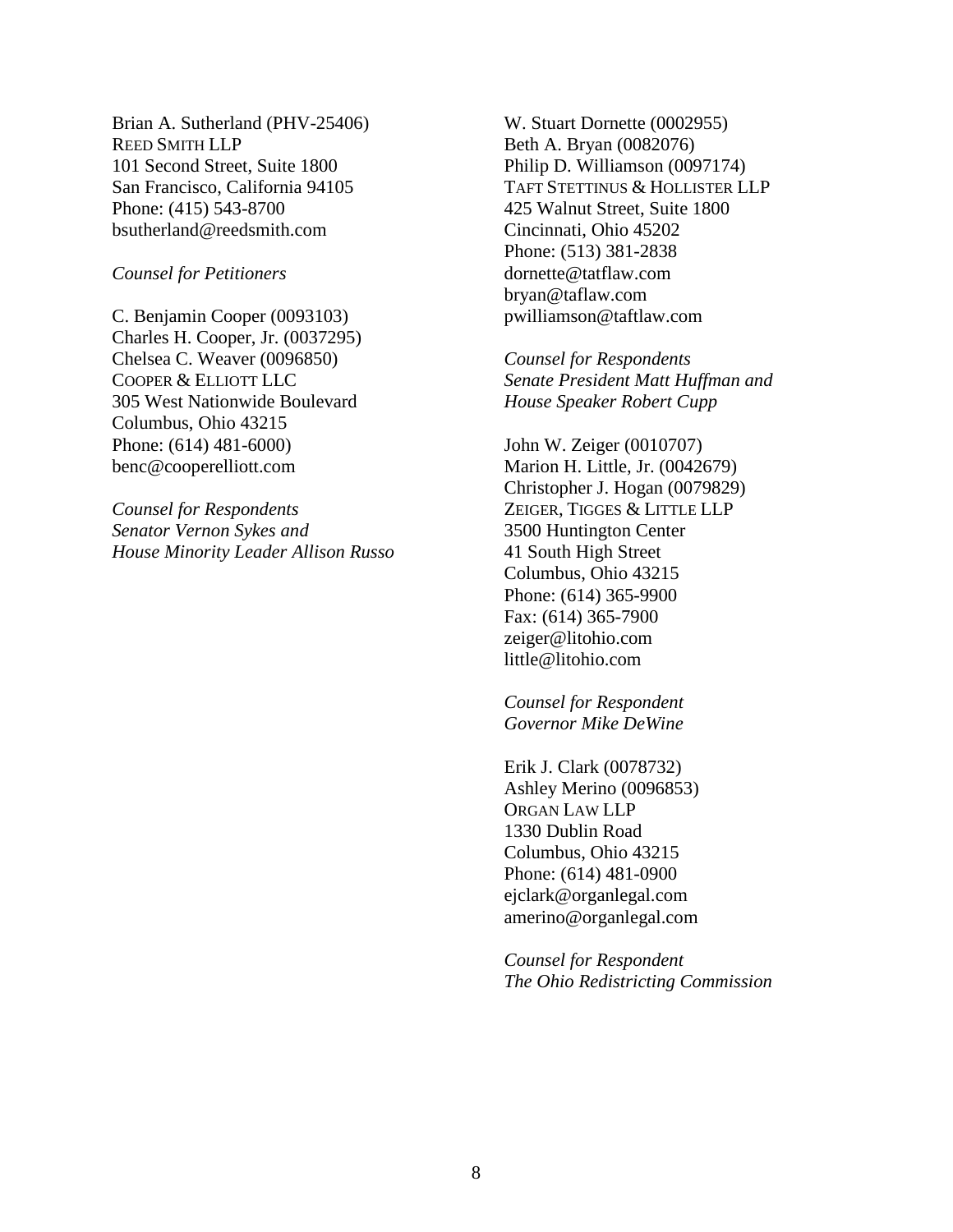# **TABLE OF CONTENTS**

| I.   |                                                                                                                                                                                                                                    |
|------|------------------------------------------------------------------------------------------------------------------------------------------------------------------------------------------------------------------------------------|
| Π.   | The Commission reconvenes and hires two independent map drawers 3                                                                                                                                                                  |
| III. |                                                                                                                                                                                                                                    |
| IV.  |                                                                                                                                                                                                                                    |
| V.   |                                                                                                                                                                                                                                    |
| VI.  |                                                                                                                                                                                                                                    |
| VII. |                                                                                                                                                                                                                                    |
|      |                                                                                                                                                                                                                                    |
| I.   | Auditor Faber cannot on his own act on behalf of the Ohio Redistricting<br>Commission to enact a General Assembly-district plan and, therefore,                                                                                    |
| II.  | Auditor Faber was not individually ordered to do anything in the Court's<br>March 16 Order; instead, it was the Ohio Redistricting Commission12                                                                                    |
| III. | Auditor Faber took all reasonable and necessary steps to comply with the                                                                                                                                                           |
| IV.  | The Ohio Constitution only gives the Court the authority to judge whether<br>a Commission-passed General Assembly-district plan is constitutionally<br>compliant and, as a result, the Court cannot compel the Commission to enact |
| V.   | The Commission is its own constitutionally created entity and the Court<br>cannot exercise control over the constitutional duties of the Commission                                                                                |
| VI.  | Petitioners are not entitled to recover their attorney's fees; instead, Auditor<br>Faber is entitled to recover his own attorney's fees for responding to these                                                                    |
|      |                                                                                                                                                                                                                                    |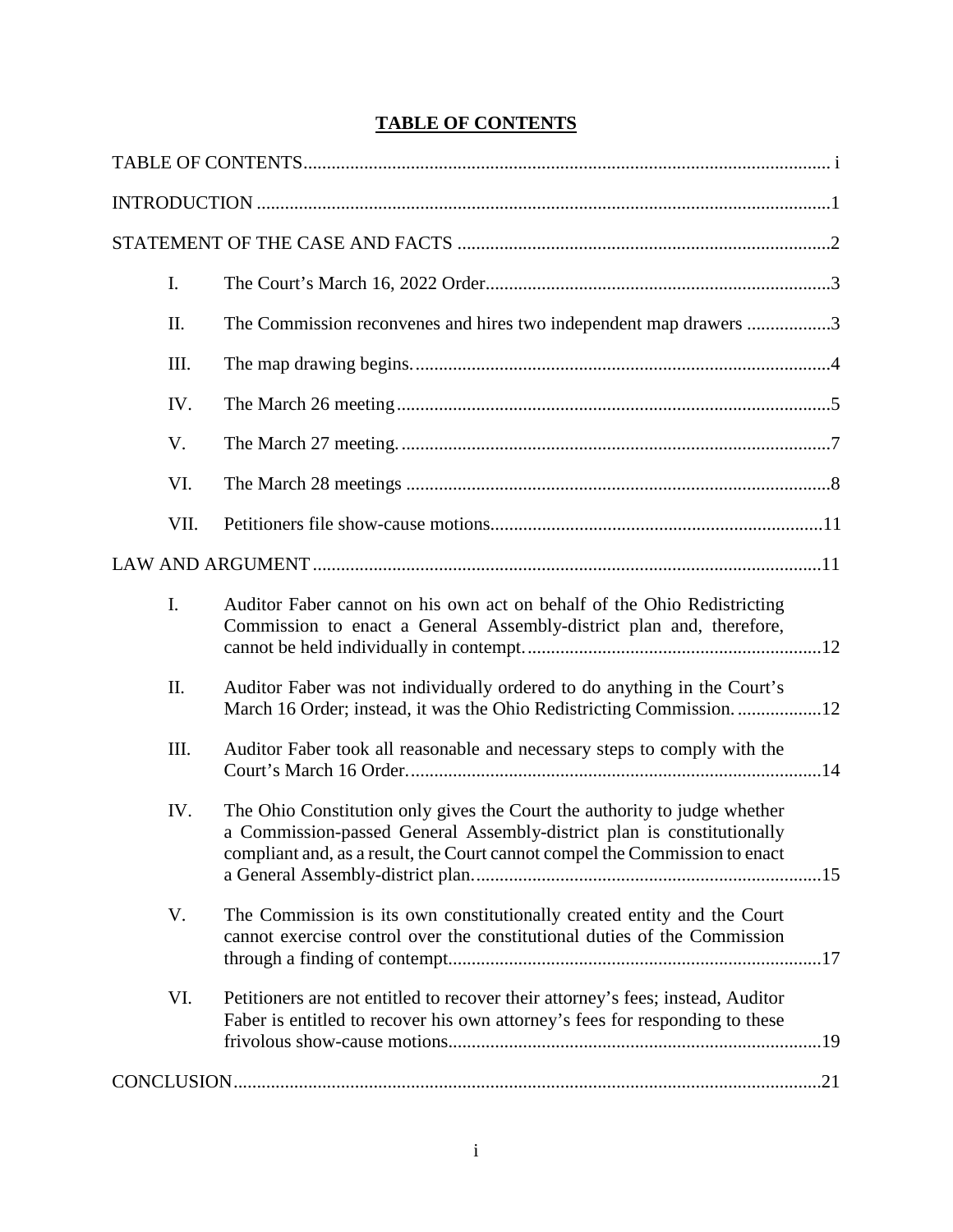#### **INTRODUCTION**

Petitioners want two bites at the apple and are trying to achieve that result in two different ways. The result they want is the same: to attack the Ohio Redistricting Commission and its members and to obtain a declaration that the most recently passed General Assembly-district plan is unconstitutional. One of these approaches—the objections—is the correct path to challenge the fourth Commission-passed General Assembly-district plan. The other approach—the show-cause motions—is not.

First, Petitioners filed their various motions to show cause claiming that the Ohio Redistricting Commission and its individual members violated the Court's March 16 Order in *League of Women Voters of Ohio v. Ohio Redistricting Comm.*, Case No. 2021-1193, *Bennett v. Ohio Redistricting Comm.*, Case No. 2021-1198, and *Ohio Organizing Collaborative v. Ohio Redistricting Comm.*, Case No. 2021-1210, Slip Opinion No. 2022-Ohio-789. The March 16 Order invalidated the third General Assembly-district plan adopted by the Commission and ordered the Commission to draft and adopt another plan. The basis for the show-cause motions is not that the Commission did nott timely draft and file a new map; instead, Petitioners argue that the most recently passed map is unconstitutional and, therefore, non-compliant with the March 16 Order. Then, on April 1, 2022, each of the Petitioners filed formal objections to the most recent Commission-passed map that, once again, allege that the map is unconstitutional and noncompliant with the Ohio Constitution and the Court's prior decisions.

By filing these show-cause motions, Petitioners are distracting the Court from its constitutional duty to review the merits of the fourth Commission-passed General Assemblydistrict plan. That alone should be the basis for the Court to reject Petitioners' show-cause motions. Additionally, there are a number of reasons why Auditor of State Keith Faber cannot be held in contempt that are explained in more detail below. Fundamentally, Auditor Faber is but one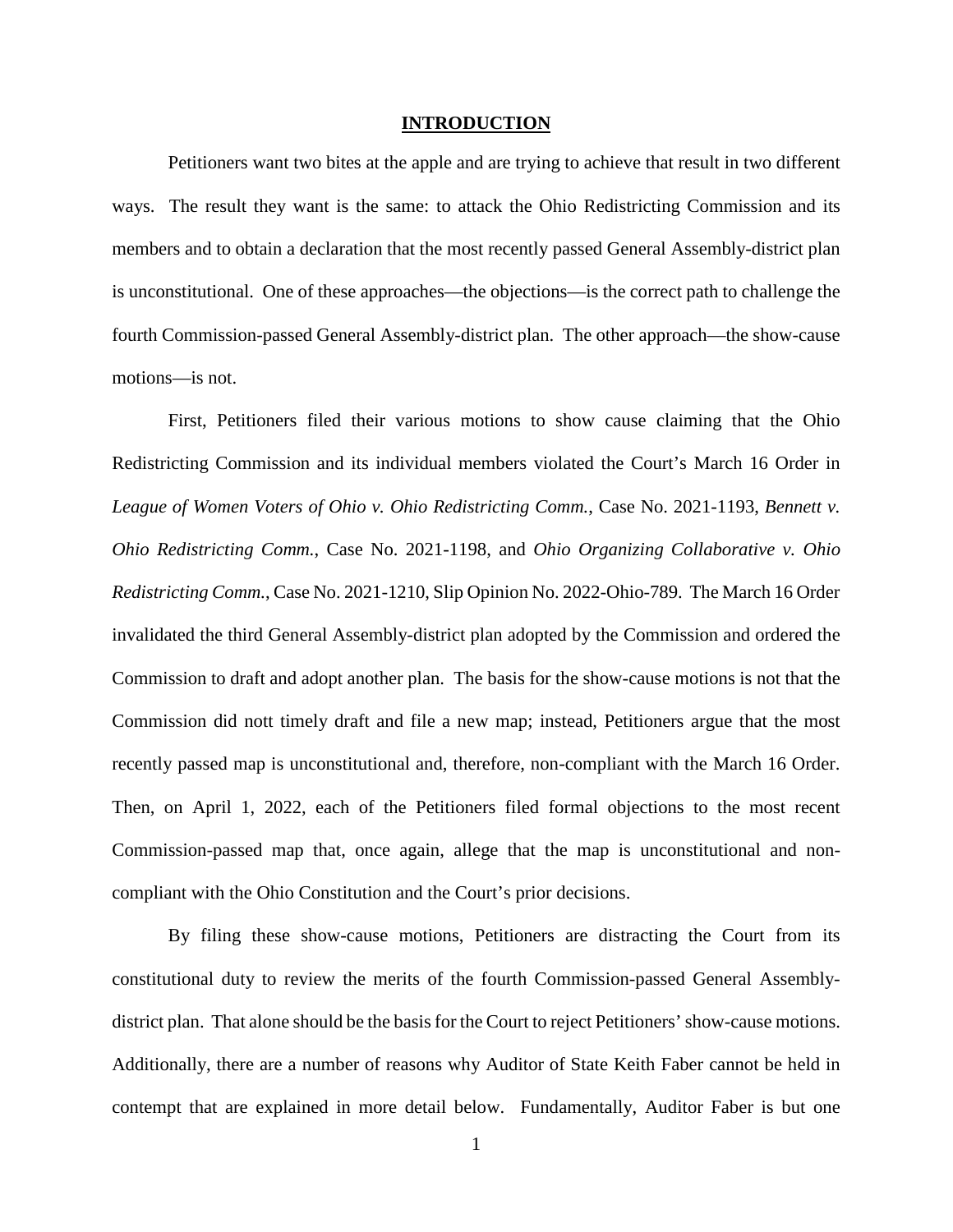member of the seven-member Ohio Redistricting Commission and cannot compel the Commission to do whatever it is he desires. In addition, Petitioners have not and will not be able to satisfy their burden to show that Auditor Faber disobeyed the Court's March 16 Order. Just the opposite is true. Auditor Faber and his staff were extremely active in assisting the Commission's map drawers in their quest to draw a constitutionally compliant General Assembly-district plan prior to the Court's March 28 deadline.

The Commission members engaged more thoroughly with their staff, the map drawers, and their fellow members during this fourth round of drafting and adopting a General Assembly-district plan that it had with any other plan in the redistricting process. The Commission vigorously and diligently undertook the Herculean task of drafting and adopting an entire General Assemblydistrict plan in the non-constitutionally required and, therefore, arbitrary twelve-day deadline imposed by the Court in the March 16 Order. However, they just ran out of time to consider and offer amendments to the independent map drawers' unified plan. To meet the Court's deadline, the Commission ultimately approved a different plan it believed complied with the Constitution that was timely presented to the Secretary of State and the Court. Auditor Faber voted against that plan. The Court has not yet passed judgment on whether that plan complies with the Constitution. Regardless of whether it does or does not, the Court should reject the invitation to hold the Auditor of State—a duly elected constitutional officeholder and constitutionally assigned member of the Ohio Redistricting Commission—in contempt of the March 16 Order.

### **STATEMENT OF THE FACTS**

The facts of what transpired between March 16 and March 29 are not in dispute and have been widely reported. The characterization of the facts in Petitioners' motions, however, needs to be clarified. All of the facts in this Response are supported by publicly available minutes, transcripts, and documents of the Commission.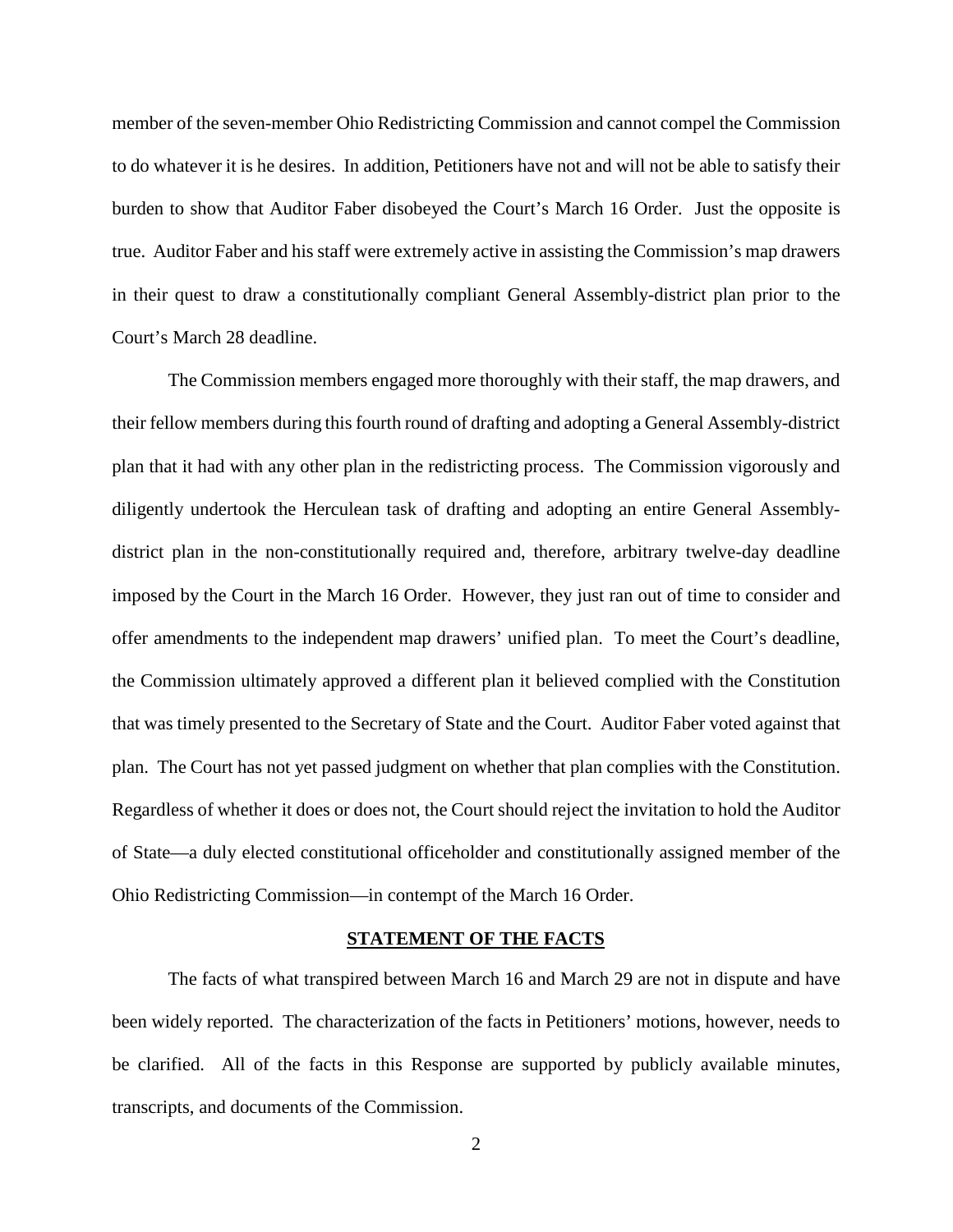### **I. The Court's March 16, 2022 Order.**

After the Ohio Redistricting Commission submitted its third General Assembly-district plan (the "Third Plan") in early March, the Court exercised its constitutional authority to determine whether the Third Plan complied with the Ohio Constitution. The Court found that the Third Plan did not. *League of Women Voters of Ohio v. Ohio Redistricting Comm.*, Slip Opinion No. 2022- Ohio-789, ¶ 44 ("*LWV III*"). The Court included the following in its March 16 order that found the Third Plan to be unconstitutional:

We order the commission to be reconstituted and to convene and that *the commission* draft and adopt an entirely new General Assembly-district plan that conforms with the Ohio Constitution, including Article XI, Sections 6(A) and 6(B) as we have explained those provisions in each of our three decisions in these cases. To promote transparency and increase public trust, the drafting should occur in public and the commissioners should convene frequent meetings to demonstrate their bipartisan efforts to reach a constitutional plan within the time set by the court.

*Id.* (emphasis in original).

The Court gave the Commission until March 28, 2022 to file a new General Assemblydistrict plan with the Secretary of State and until the next morning to file the new plan with the Court. *Id.* at ¶ 45. As it had with the prior plans, Petitioners were given an opportunity to file objections to the new map and Respondents were given an opportunity to file a response. *Id.* at  $\P$  46.

## **II. The Commission reconvenes and hires two independent map drawers.**

Soon after the Court's March 16 Order, the Commission reconvened as ordered. *See* Ohio Redistricting Commission March 19, 2022 Minutes, *available at* https://www.redistricting.ohio. gov/assets/organizations/redistricting-commission/events/commission-meeting-march-19-2022- 236/minutes-1545.pdf. The Commission members collectively discussed how to proceed, including the use of independent map drawers and mediators. *Id.* Ultimately, the Commission unanimously approved a motion that: (1) directed all Commission staff to abide by the Constitution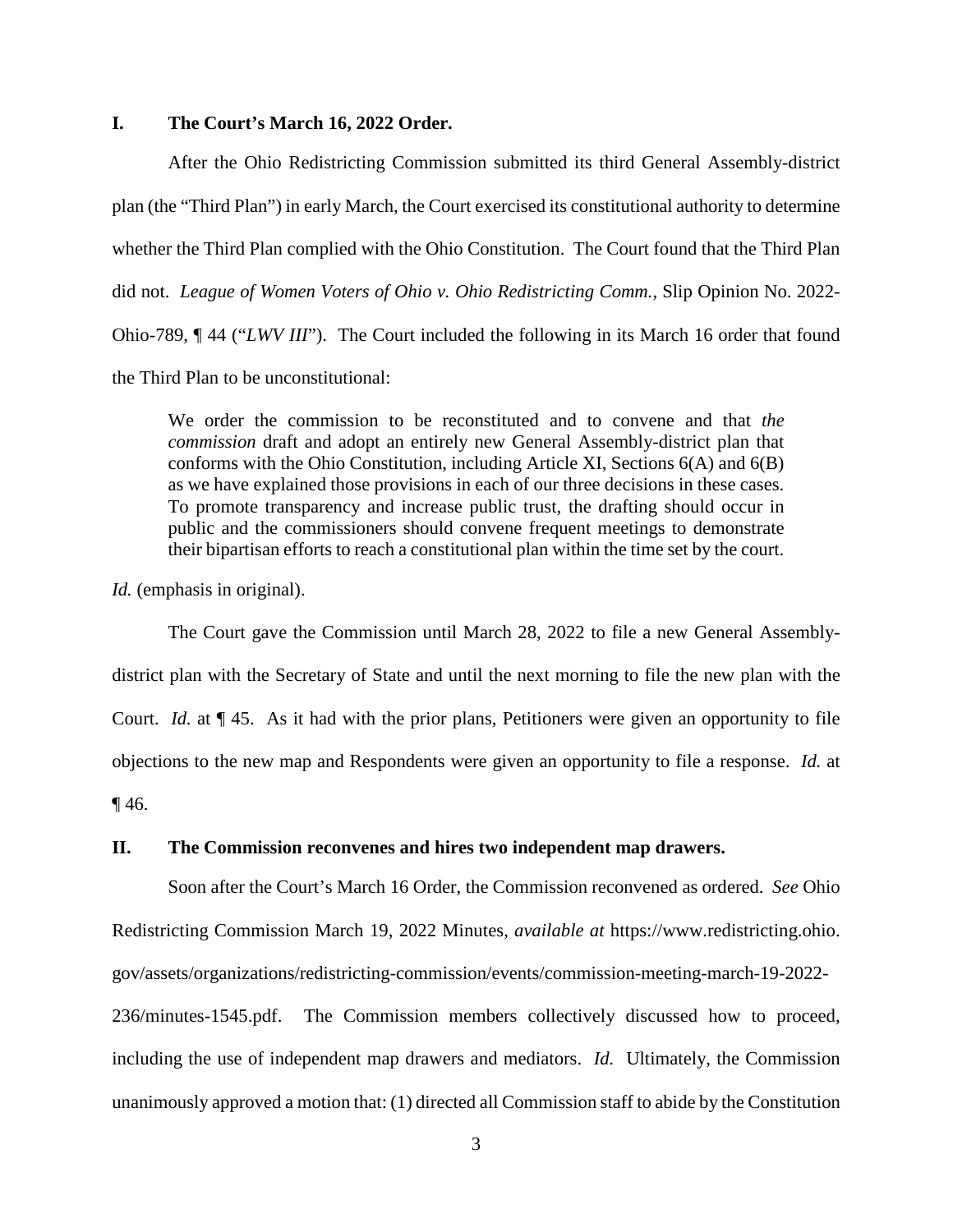and the Court's decisions, (2) reconvene two days later to approve the hiring of independent map drawers and mediators, (3) schedule a meeting for three days later, (4) direct all current map drawers to meet and discuss how to collectively work together, and (5) schedule a meeting for four days later. *Id.* Auditor Faber also raised an amendment to the Commission's rules to allow for virtual hearing participation (which is permitted under recently enacted Sub. H.B. 51). *Id.*

The Commission ultimately retained two independent map drawers. Dr. Michael McDonald, from the University of Florida, was recommended by Senator Sykes. *See* Ohio Redistricting Commission March 21, 2022 Minutes, *available at* https://www.redistricting. ohio.gov/assets/organizations/redistricting-commission/events/commission-meeting-march-21st-257/minutes-1546.pdf. Dr. Douglas Johnson, from the National Demographics Corporation, was recommended by Speaker Cupp. *Id.* The Commission unanimously approved and retained both Dr. McDonald and Dr. Johnson as independent map drawers. *Id.* In addition, Speaker Cupp indicated that the Sixth Circuit Court of Appeals would make its mediators available should a mediator be necessary. *Id.* The Commission made plans at its next meeting to meet every day between March 23 and March 28 (the deadline imposed by the Court). *See* Ohio Redistricting Commission March 22, 2022 Minutes, *available at* https://www.redistricting. ohio.gov/assets/organizations/redistricting-commission/events/commission-meeting-march-22nd -258/minutes-1550.pdf.

### **III. The map drawing begins.**

At the March 23 Commission meeting, Dr. McDonald and Dr. Johnson both introduced themselves and a discussion ensued as to how the independent map drawers would proceed. *See* Ohio Redistricting Commission March 23, 2022 Minutes, *available at* https://www.redistricting .ohio.gov/assets/organizations/redistricting-commission/events/commission-meeting-march-23- 2022-276/minutes-1425.pdf. The Commission also adopted a set of ground rules for the map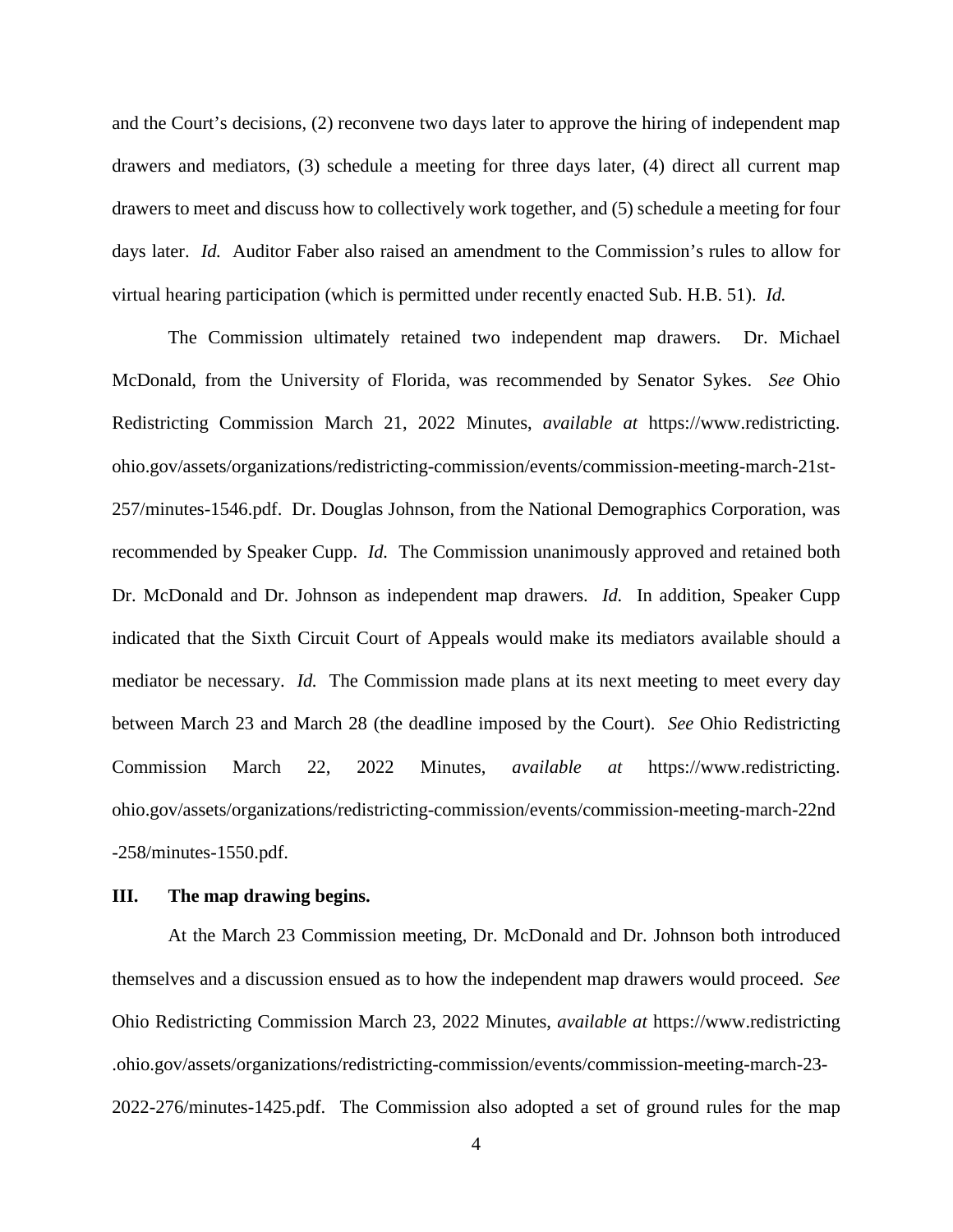drawers to utilize in drafting a new map. *Id.*; *see also* Ohio Redistricting Commission's Ground Rules for Map Drawers, *available at* https://www.redistricting.ohio.gov/assets/ organizations/redistricting-commission/events/commission-meeting-march-24-2022-277/groundrules-for-map-drawers.pdf.

Over the next two days, Dr. McDonald and Dr. Johnson took to map drawing. A livestream of the drawing room and the mirrored image of the actual computers where the map drawing took place were made available on the Ohio Channel for all to see. At both the March 24 and March 25 meetings, Dr. McDonald and Dr. Johnson provided updates on the map-drawing process. *See* Ohio Redistricting Commission March 24, 2022 Meeting Transcript, *available at* https://www.redistricting.ohio.gov/assets/organizations/redistricting-commission/events/ commission-meeting-march-24-2022-277/transcript-1541.pdf; *see also* Ohio Redistricting Commission March 25, 2022 Meeting Transcript, *available at* https://www.redistricting.ohio.gov /assets/organizations/redistricting-commission/events/commission-meeting-march-25-2022-278/ transcript-1542.pdf. Both Dr. McDonald and Dr. Johnson provided examples of their maps throughout the drawing process and explained their decisions to draw the map in a certain way, but both stressed that the maps being shown during Commission meetings were not yet final. *Id.* There was significant conversation amongst the Commission members and the map drawers at each meeting about challenges that had been experienced during the prior map-drawing processes. *Id.* 

#### **IV. The March 26 Meeting.**

At the March 26 meeting, the Commission heard from both Dr. McDonald and Dr. Johnson about the progress of their map drawing. *See* Ohio Redistricting Commission March 26, 2022 Meeting Transcript, *available at* https://www.redistricting.ohio.gov/assets/organizations /redistricting-commission/events/commission-meeting-march-26-2022-279/transcript-1466.docx.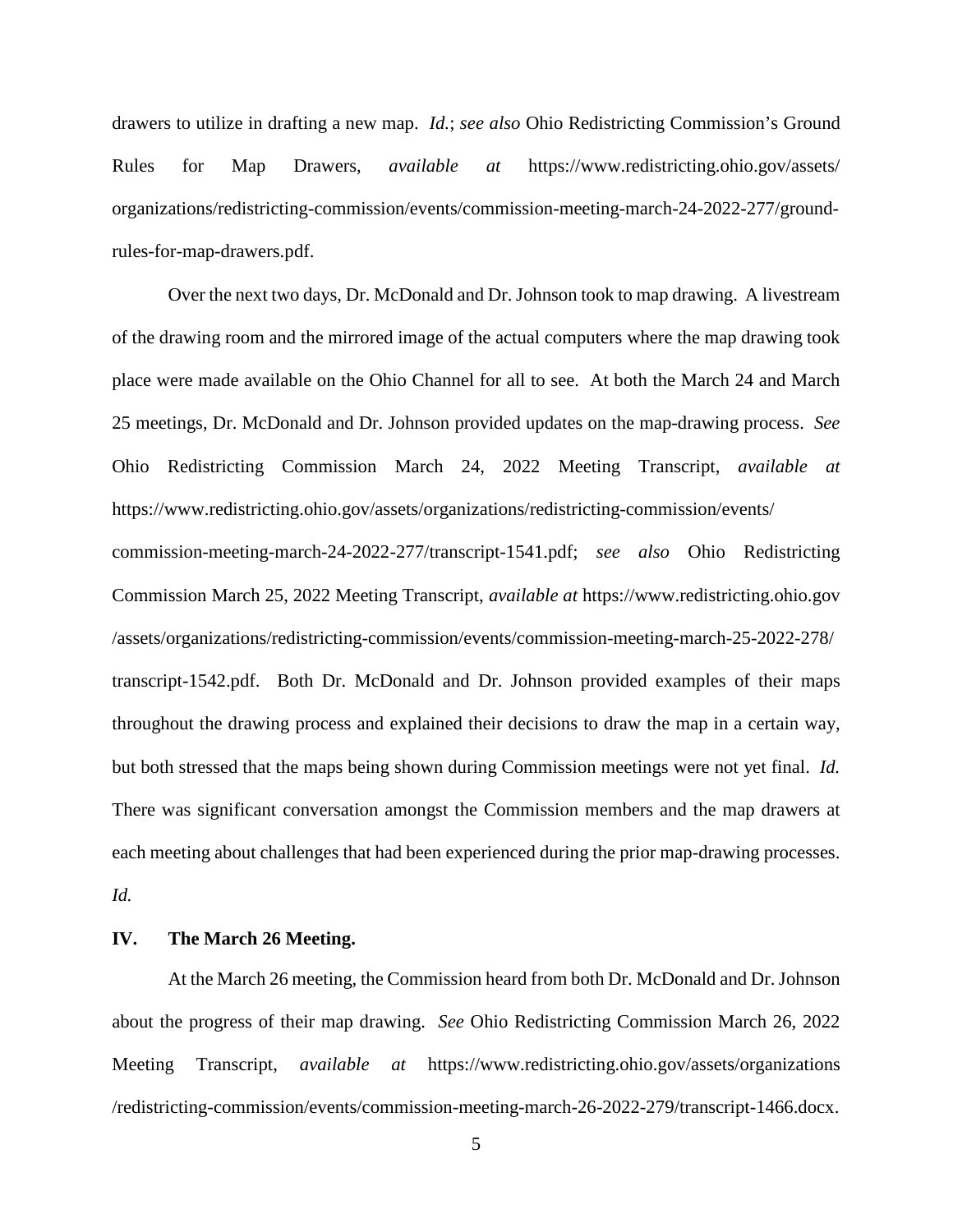The Commission members asked a number of questions and offered feedback on the House-district maps presented by the map drawers. *Id.* Both Dr. McDonald and Dr. Johnson indicated that the maps were not final drafts because they had not finalized the Senate-district maps and that would necessarily require changing the lines on the House-district maps. *Id.* Neither Dr. McDonald nor Dr. Johnson could offer a specific timeline for when they expected final versions of the complete General Assembly-district maps to be completed—just 48 hours prior to the deadline imposed by the Court's March 16 Order. *Id.*

Auditor Faber was clear to the map drawers at the March 26 meeting that the *entire* Constitution needed to be complied with—not just the proportionality requirement in Article XI, Section 6(B). *Id.* In addition, Auditor Faber indicated that he did not want to micromanage the map drawers—who had been hired by the Commission to bring their expertise in map drawing to the Commission. *Id.* Auditor Faber invited the map drawers to draw competitive districts if it was possible to do so in a compact and politically competitive manner. *Id.* Finally, Auditor Faber stated that the map drawers needed to be left alone to actually draw maps so that the March 28 imposed deadline by the Court could be met. *Id.* He indicated a desire to have public comment on the maps, as suggested by the Court, but worried that the timeline would be too compressed if the maps were not completed soon. *Id.*

One other issue arose at the March 26 meeting. Senate President Huffman raised the possibility of the map drawers considering the addresses of incumbents—specifically the 17 incumbent senators who were elected in 2020 and, pursuant to the Constitution, must continue to represent their existing district (or, if combined with another incumbent's district, the Commission must choose who continues representation of that district). *Id.*; *see also* Ohio Constitution, Article XI, Section 5. Both Senator Sykes and Minority Leader Russo objected to Senate President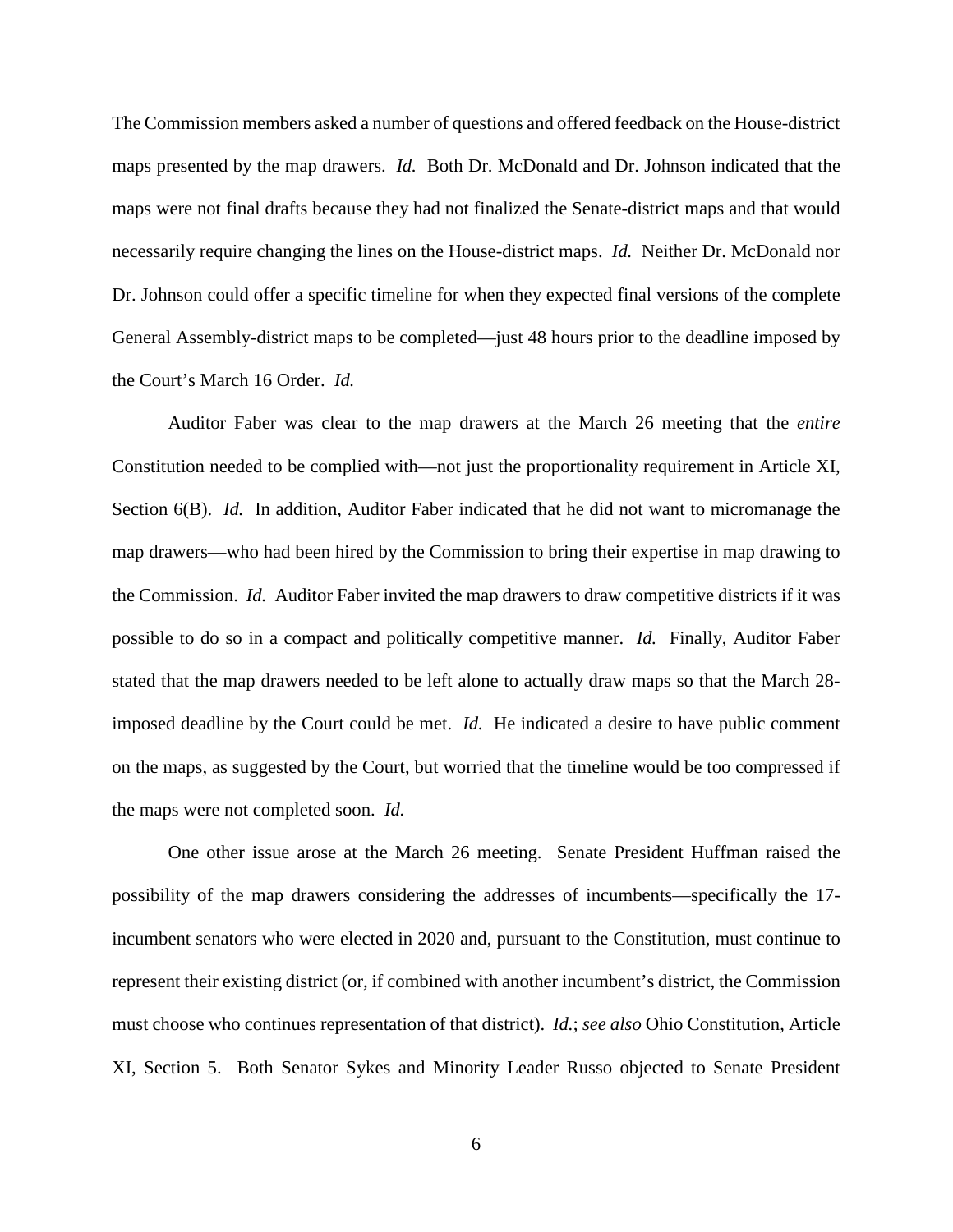Huffman's suggestion. *Id.* Because agreement amongst the Commission members could not be reached, Senator Sykes recommended that the issue be sent to the Sixth Circuit mediators. *Id.* Ultimately, the Commission *unanimously* adopted a mediation statement that indicated that the map drawers should consider the residence of non-term limited House and Senate incumbents and Senate incumbents in mid-term and avoid pairing incumbents and drawing districts to avoid Senators no longer living in their districts. *See* Ohio Redistricting Mediation Agreement, *available at* https://www.redistricting.ohio.gov/assets/organizations/redistricting-commission/events/ commission-meeting-march-27-2022-280/2022-03-27-mediation-statement-instructions-asadopted.pdf. No identifying information for the incumbents was to be used. *Id.* 

### **V. The March 27 Meeting.**

The Commission reconvened on the evening of March 27 to hear from Dr. McDonald and Dr. Johnson on the progress they had made in drawing the maps. There was significant discussion amongst the Commission and the map drawers about issues that were being considered in the mapdrawing process. *See* Ohio Redistricting Commission March 27, 2022 Meeting Transcript, *available at* https://www.redistricting.ohio.gov/assets/organizations/redistricting-commission/ events/commission-meeting-march-27-2022-280/transcript-1543.pdf. Auditor Faber once more raised concerns with certain elements of the map drawers' maps—specifically some of the splits within the city of Dayton. *Id.* Throughout the discussion, the map drawers indicated that they wished for additional input from the Commission on certain issues before being able to finalize their maps. *Id.*

Auditor Faber pointed out that between the unanimous mediation statement and the additional information provided to the map drawers during the March 27 meeting, it was imperative that Dr. McDonald and Dr. Johnson be given time to incorporate the additional information they had learned before looking at the proposed maps. *Id.* Auditor Faber also noted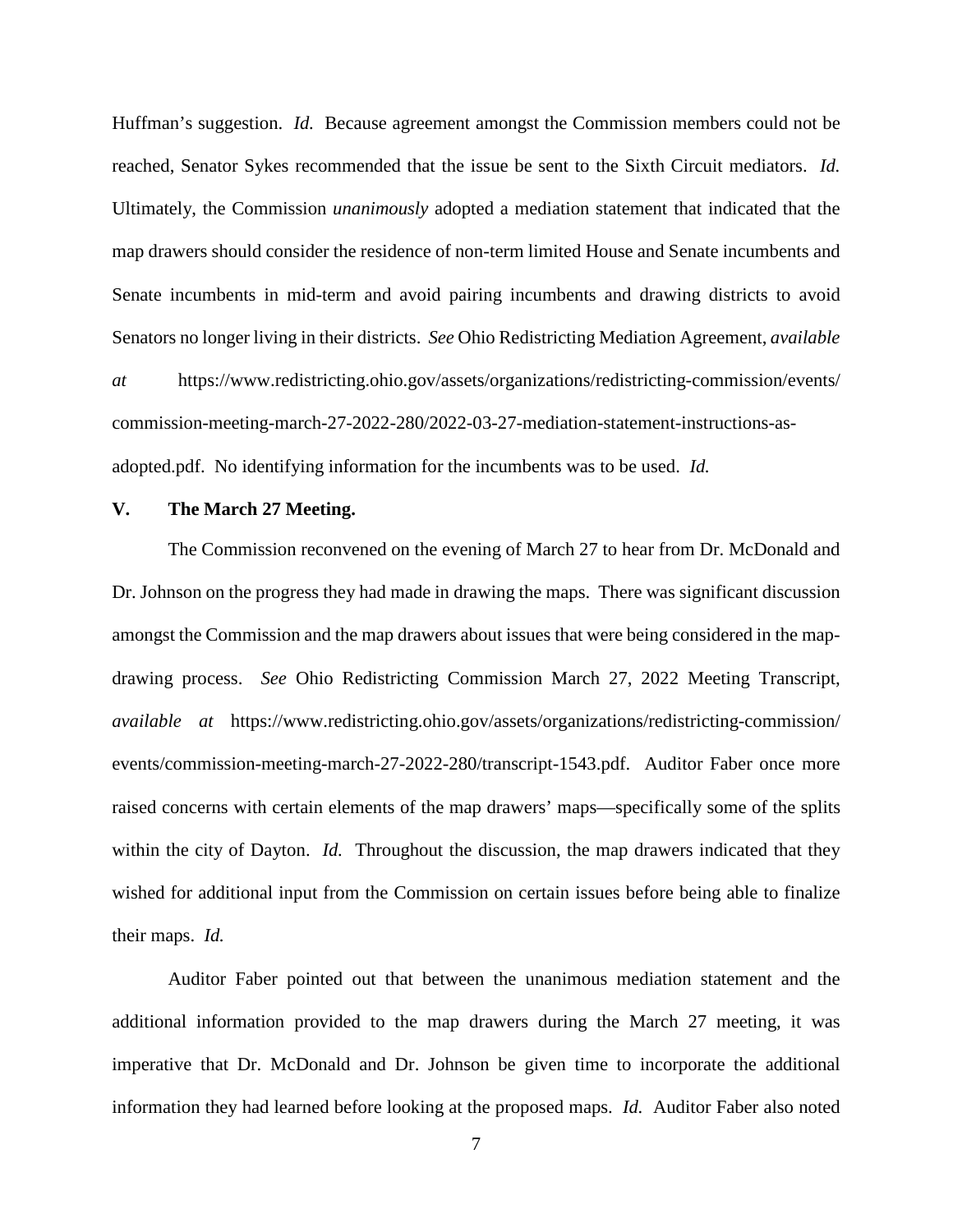that, even with a unified map from Dr. McDonald and Dr. Johnson, the Commission itself would likely have modifications to the unified map that would take additional time to assess and input into the system. *Id.*

#### **VI. The March 28 Meetings.**

The Commission convened a number of times on March 28—the deadline day. The Commission first met in the morning to receive an update from Dr. McDonald and Dr. Johnson. *See* Ohio Redistricting Commission March 28, 2022 Meeting Transcript Part 1, *available at*  https://www.redistricting.ohio.gov/assets/organizations/redistricting-commission/events/ commission-meeting-march-28-2022-281/transcript-part-1-1503.docx. At the first meeting, the map drawers indicated that they did not have a final map completed but they were each working on different parts of the unified map to finalize it for the Commission's review. *Id.*

The second March 28 meeting—in the afternoon—was much of the same. Dr. McDonald and Dr. Johnson indicated that they were working through issues with the maps, but were not yet done with the unified map. *See* Ohio Redistricting Commission March 28, 2022 Meeting Transcript Part 2, *available at* https://www.redistricting.ohio.gov/assets/organizations/ redistricting-commission/events/commission-meeting-march-28-2022-281/transcript-part-2- 1504.docx. Dr. McDonald, the Democrat-selected map drawer, informed the Commission that he would have to leave at 5:00 p.m. for the airport to return to Florida. *Id.* That left just Dr. Johnson, the Republican-selected map drawer, to complete both the House-district and Senate-district maps and present them to the Commission. *Id.* All the while, Auditor Faber's staff members were with the map drawers to assist with any issues or questions that arose. *Id.*

Because of the fast-approaching deadline and because the independent map drawers had not completed maps for approval, Senate President Huffman made a motion to allow Dr. Johnson to continue on the unified map while also having the Commission's staff members work off the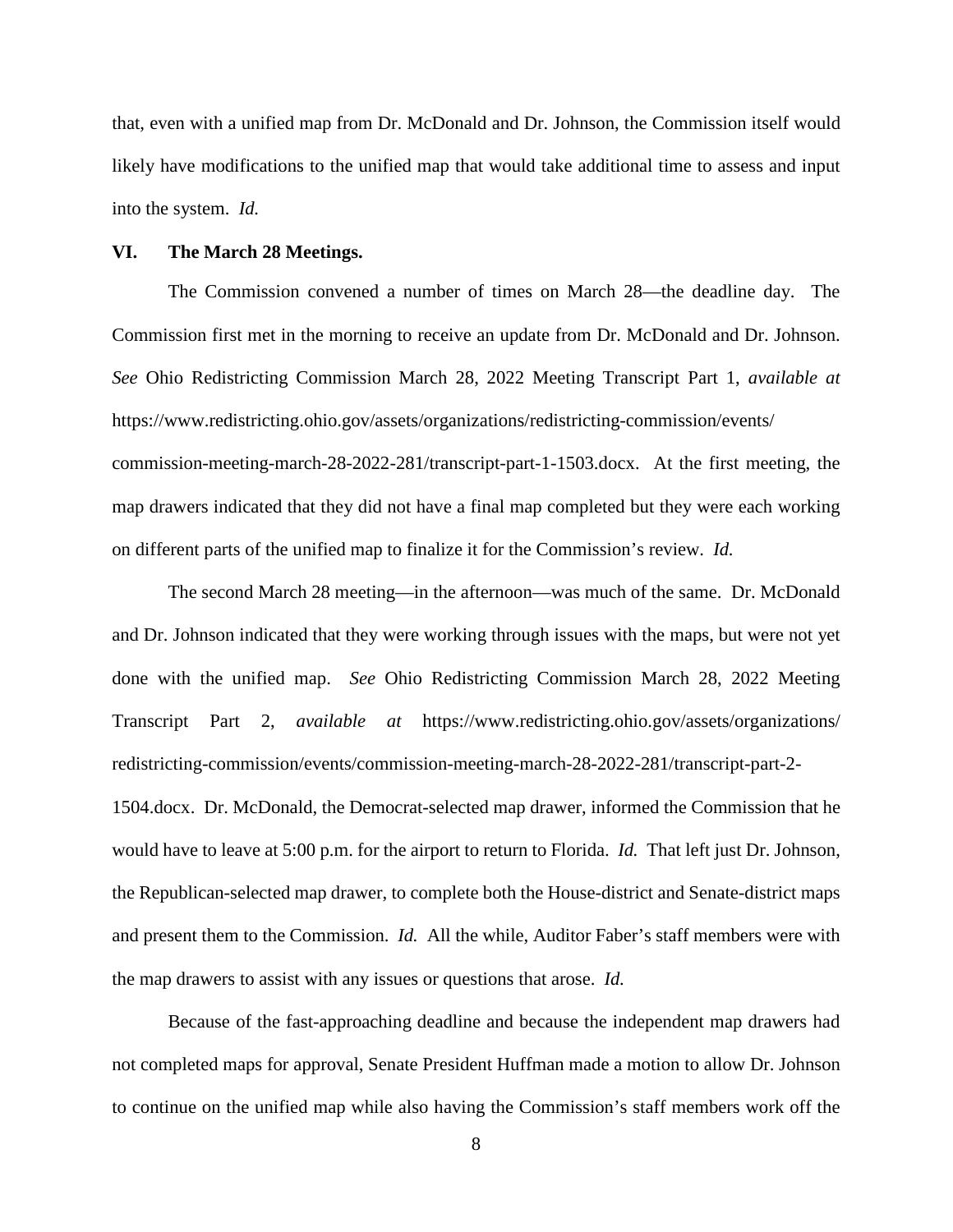Third Plan to create a map that complied with the Court's March 16 Order. *Id.* Auditor Faber noted that he still had not seen a set of maps from the independent map drawers to which he could offer amendments. *See* Ohio Redistricting Commission March 28, 2022 Meeting Transcript Part 3, *available at* https://www.redistricting.ohio.gov/assets/organizations/redistricting-commission/ events/commission-meeting-march-28-2022-281/transcript-part-3.docx. Auditor Faber reiterated that he and his staff had been in with the map drawers for most of the week to assist in the process. *Id.* The Commission ultimately approved Senate President Huffman's motion to allow Dr. Johnson to continue to work on the unified map while also having the Commission's staff members work on a different map to ensure that the Court's deadline was met. *Id.*

The Commission reconvened for a final update from Dr. Johnson at almost 9:30 p.m. *See* Ohio Redistricting Commission March 28, 2022 Meeting Transcript Part 4, *available at*  https://www.redistricting.ohio.gov/assets/organizations/redistricting-commission/events/ commission-meeting-march-28-2022-281/transcript-part-4.docx. Dr. Johnson indicated that there were still not final House-district or Senate-district maps for the Commission to review. *Id.* Dr. Johnson also explained that it was unlikely that he would be able incorporate any suggestions, edits, or amendments to the maps he was working on unless they were within the same map scheme. *Id.* For example, Dr. Johnson specifically discussed different suggestions that Auditor Faber had offered to him, but stated there was no way he could incorporate those amendments prior to the midnight deadline. *Id.*

It was during this reconvened session that, at approximately 10 p.m., the General Assembly-district map from the Commission's staff was presented to the Commission. *Id.* Senator Sykes and Minority Leader Russo strongly objected to the map. *Id.* There was significant discussion amongst the Commission as to the introduced map as opposed to waiting for the yet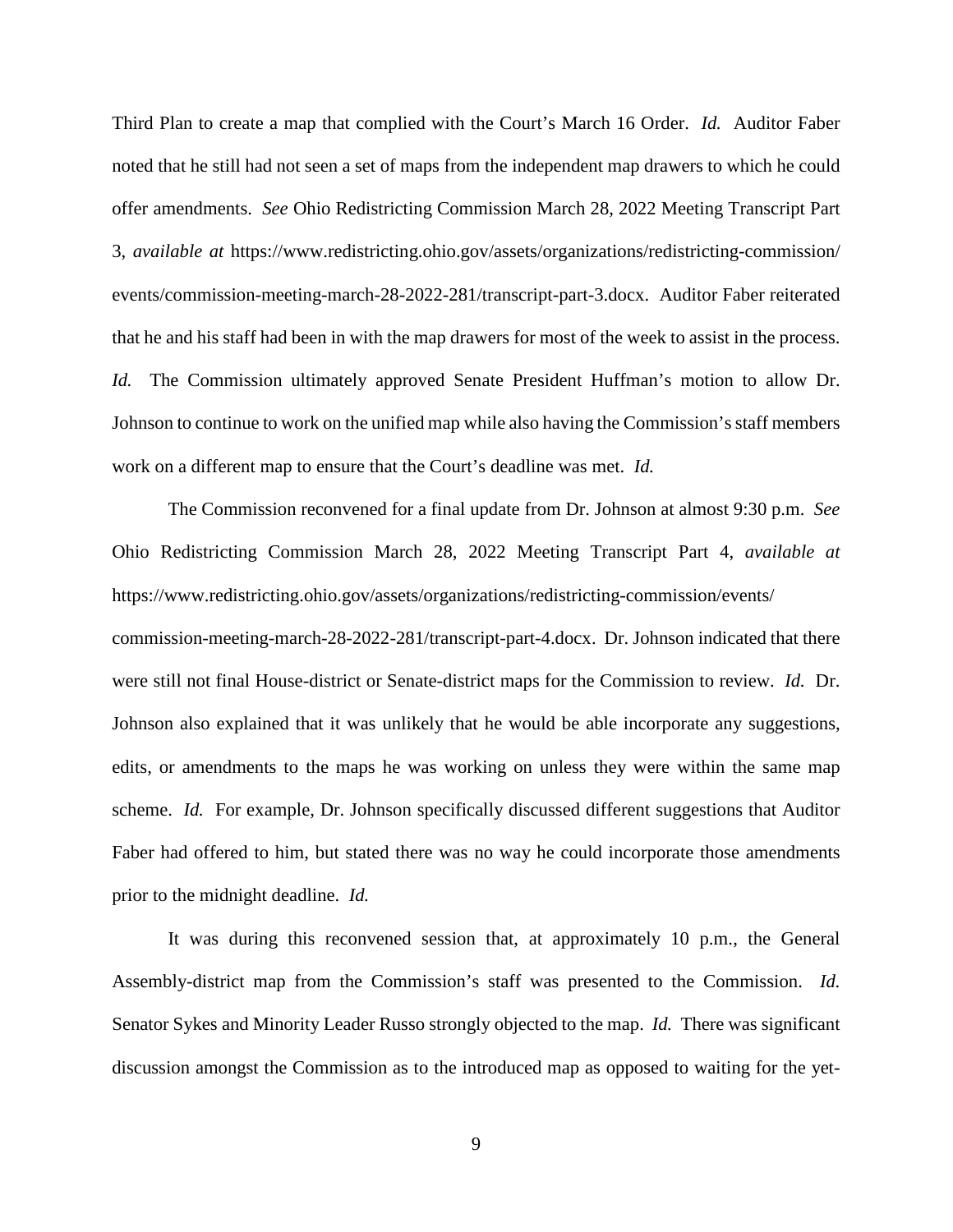to-be-finalized independent map drawers' House-district and Senate-district maps. *Id.* Auditor Faber again noted that his staff had been working with Dr. McDonald and Dr. Johnson throughout the day to incorporate Auditor Faber's amendments to the unified map. *Id.* The reason? Auditor Faber took the Court's directive for the Commission to partake in the map-drawing process seriously. *Id.*

Ultimately, the Commission adopted the map drafted by the Commission's staff (the "Fourth Plan"). *Id.* Speaker Cupp, Senate President Huffman, Governor DeWine, and Secretary of State LaRose voted for the Fourth Plan. *Id.* Auditor Faber, Senator Sykes, and Minority Leader Russo voted against the Fourth Plan. *Id.* The Commission also voted to approve the Section 8(C)(2) statement in support of the Fourth Plan. *See* Ohio Redistricting Commission Section 8(C)(2) Statement, *available at* https://www.redistricting.ohio.gov/assets/organizations/ redistricting-commission/events/commission-meeting-march-28-2022-281/minority-statement. pdf. The vote in support of the statement was the same as the vote for the Fourth Plan, except that Auditor Faber abstained from the vote. *See* Ohio Redistricting Commission March 28, 2022 Meeting Transcript Part 5, *available at* https://www.redistricting.ohio.gov/assets/organizations/ redistricting-commission/events/commission-meeting-march-28-2022-281/transcript-part-5.docx.

After the Fourth Plan was approved, Dr. Johnson finally presented a General Assemblydistrict plan to the Commission. *Id.* The problem with the map drawers' map, though, is that Dr. Johnson admitted it was not a final version and that it would need additional tweaks. *Id.* It also had not incorporated any of the suggestions, edits, or amendments from the Commission members. *Id.* Auditor Faber specifically called this concern out with the independent map drawers' exercise—he was told that his amendments could not be considered prior to the midnight deadline.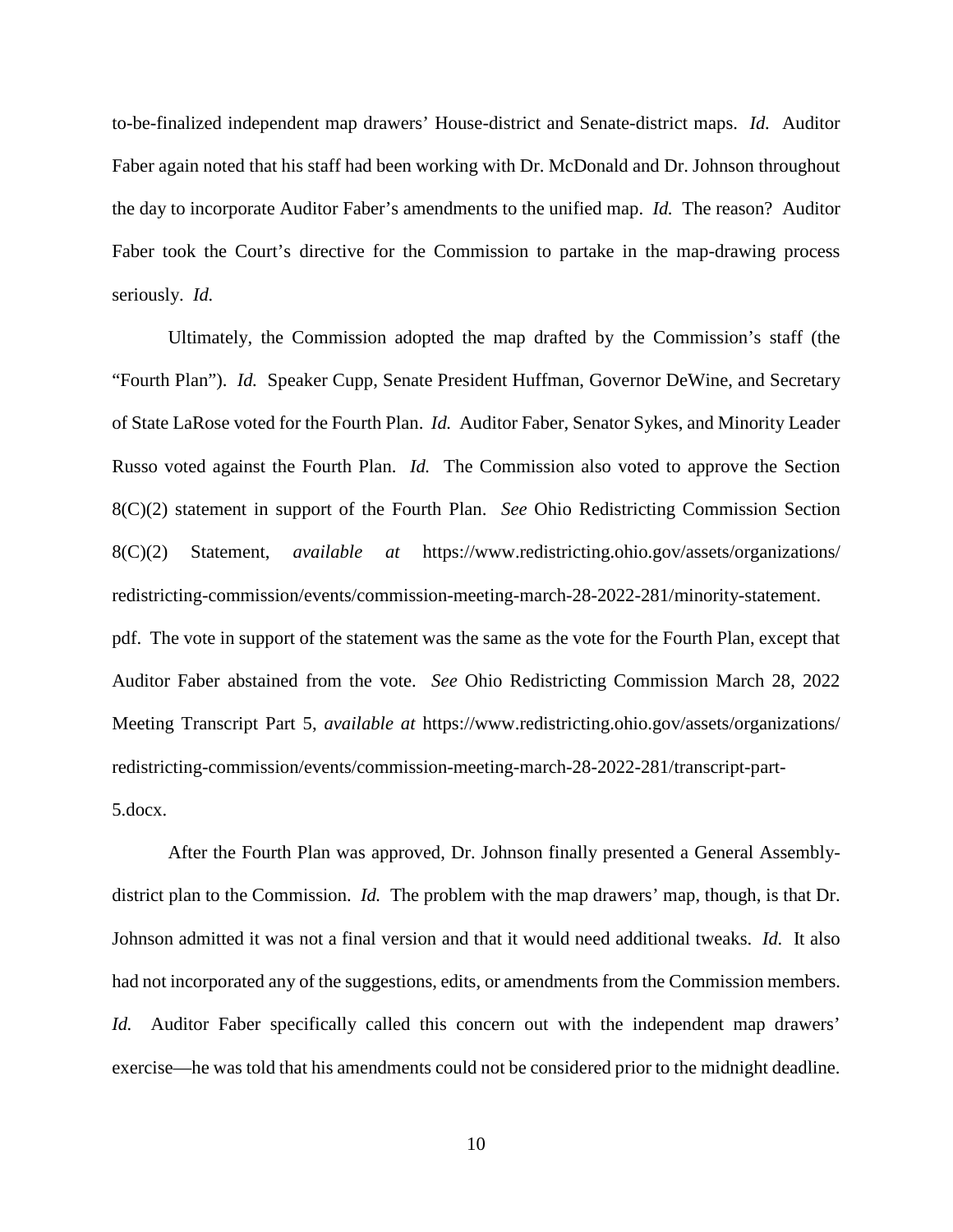*Id.* Auditor Faber spent considerable time discussing the map drawers' plan and highlighting the same reality that the Commission had faced with the prior plans: the demands imposed by the Court on the Commission in the time allowed by the Court to meet those demands was an impossible task. *Id.* Ultimately, the Commission voted to reject the map drawers' plan. *Id.*

#### **VII. Petitioners file show-cause motions.**

Shortly after the Fourth Plan was sent to the Secretary of State and filed with the Court, Petitioners in each of the three apportionment cases filed motions to show cause why the Commission and its members should not be held in contempt of the March 16 Order. *See* League of Women Voters' of Ohio Motion in Case No. 2021-1193 ("LWV Petitioners' Motion"); Bennett Motion in Case No. 2021-1198 ("Bennett Petitioners' Motion"); and Ohio Organizing Collaborative Motion in Case No. 2021-1210 ("OOC Petitioners' Motion").

#### **LAW AND ARGUMENT**

Petitioners in these cases each seek to hold the Ohio Redistricting Commission and its individual members in contempt of court for allegedly failing to adhere to the Court's March 16 Order. They seek this order of contempt under R.C. Chapter 2705 and under the Court's inherent power of contempt. Each Petitioner also seeks an award of attorney fees under R.C. 2323.51.

Contempt, of course, is disobedience of a court order. *State ex rel. Corn v. Russo*, 90 Ohio St.3d 551, 554, 740 N.E.2d 265 (2001). "It is conduct which brings the administration of justice into disrespect, or which tends to embarrass, impede or obstruct a court in the performance of its functions." *Denovcheck v. Trumbull Cty. Bd. of Commrs.*, 36 Ohio St.3d 14, 15, 520 N.E.2d 1362 (1988), quoting *Windham Bank v. Tomaszczyk*, 27 Ohio St.2d 55, 56, 271 N.E.2d 815 (1971), paragraph one of the syllabus. The burden of proof for a moving party in civil-contempt proceedings is proof by clear and convincing evidence. *Brown v. Executive 200, Inc.*, 64 Ohio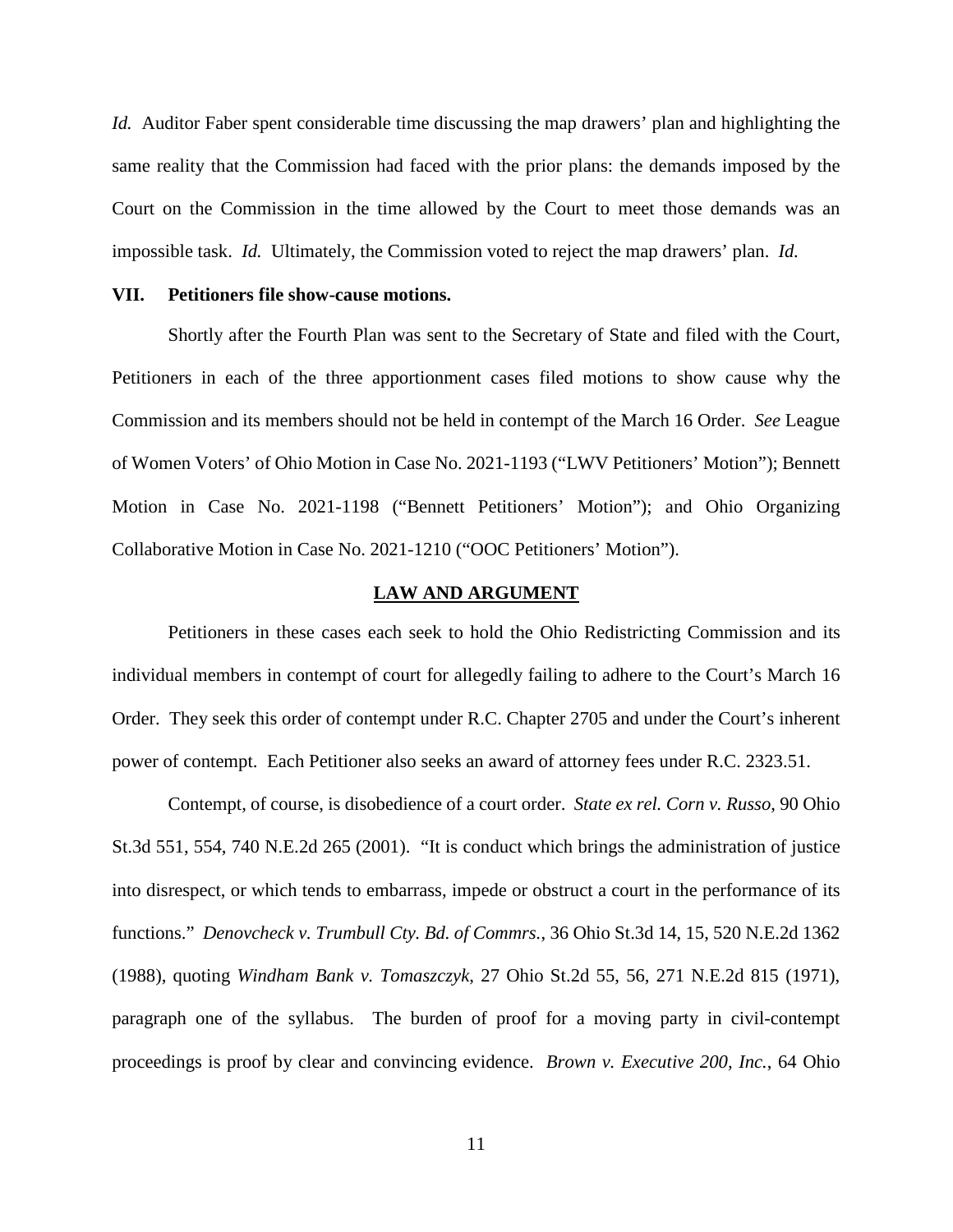St.2d 250, 253, 416 N.E.2d 610 (1980); *see also Pugh v. Pugh*, 15 Ohio St.3d 136, 139, 472 N.E.2d 1085 (1984).

# **I. Auditor Faber cannot on his own act on behalf of the Ohio Redistricting Commission to enact a General Assembly-district plan and, therefore, cannot be held individually in contempt.**

The Ohio Constitution establishes the seven-member Ohio Redistricting Commission. Ohio Constitution, Article XI, Section 1(A). The only entity with the constitutional authority to enact a General Assembly-district plan is the Commission. Ohio Constitution, Article XI, Section 1(A). Auditor of State Keith Faber is one of the members of the Commission. Ohio Constitution, Article XI, Section  $1(A)(2)$ . A simple majority of its members must approve any action by the Commission. Ohio Constitution, Article XI, Section 1(B)(1). An individual member of the Commission has no authority to act on behalf of the Commission—whether that be to enact a General Assembly-district plan, to allocate Commission funds, or any other action permitted under the Constitution.

Plainly, Auditor Faber cannot act on behalf of the Commission to enact a General Assembly-district plan on his own. The only way that an individual member of the Commission can do so is as part of a majority of the members of the Commission. Auditor Faber, individually, should not—and cannot—be held in contempt of the Court's March 16 Order.

## **II. Auditor Faber was not individually ordered to do anything in the Court's March 16 Order; instead, it was the Ohio Redistricting Commission.**

Petitioners allege that the Commission and its members failed to comply with paragraph 44 of the Court's March 16 Order. *See generally* LWV Petitioners' Motion; Bennett Petitioners' Motion; OOC Petitioners' Motion. The relevant language from the Court is this:

We order the commission to be reconstituted and to convene and that *the commission* draft and adopt an entirely new General Assembly-district plan that conforms with the Ohio Constitution, including Article XI, Sections 6(A) and 6(B) as we have explained those provisions in each of our three decisions in these cases.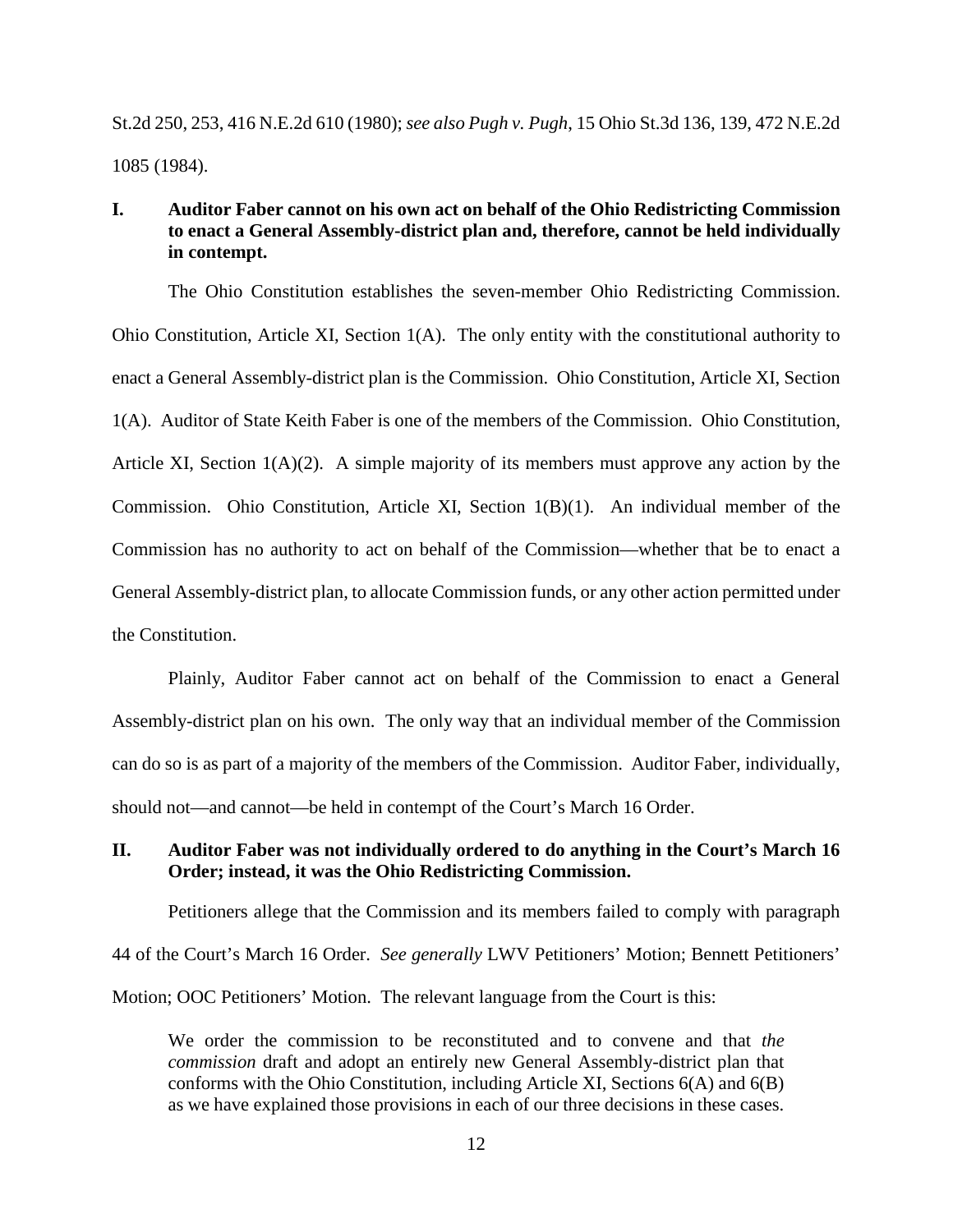To promote transparency and increase public trust, the drafting should occur in public and the commissioners should convene frequent meetings to demonstrate their bipartisan efforts to reach a constitutional plan within the time set by the court.

*LWV III*, Slip Opinion No. 2022-Ohio-789, at ¶ 44 (emphasis in original).

*The Commission* was the only party ordered by the Court to do something. Auditor Faber was not. This makes sense, of course, because the Commission is the only necessary party to this litigation. *League of Women Voters of Ohio, Inc. v. Ohio Redistricting Comm.*, Slip Opinion No. 2022-Ohio-65, ¶ 61 ("*LWV I*"). A party can only be subject to contempt when an order exists that directs a party how to proceed or act. *S. Euclid Fraternal Order of Police, Lodge 80 v. D'Amico*, 29 Ohio St.3d 50, 52, 505 N.E.3d 50 (1987). The Commission—which is itself created by the Ohio Constitution and is performing a legislative task—was specifically ordered by the Court to comply with its March 16 Order.

Notably, the Court was very clear and narrow in what it ordered the Commission to do in the March 16 Order: that the Commission "be reconstituted and to convene and \* \* \* draft and adopt" a new General Assembly-district plan and timely file it with the Secretary of State (no later than March 28) and the Court (no later than March 29). *LWV III* at ¶ 44-45. The Commission complied with that order. The remainder of the March 16 opinion simply states what the Commission *should* do: the Commission *should* promote transparency, the Commission *should* increase the public trust, the Commission *should* draw maps in public, and the Commission *should* convene frequent meetings. *Id.* While an order is mandatory, the word "should" is merely directory. *See, e.g.*, *State ex rel. Badgett v. Mullen*, 177 Ohio App.3d 27, 2008-Ohio-2373, 893 N.E.2d 870, ¶ 26 (4th Dist.). At most, the Court ordered that the Commission draft and adopt a plan by March 28 and submit it to the Court by March 29. The Commission complied with that mandate. The Commission and its members should not be held in contempt.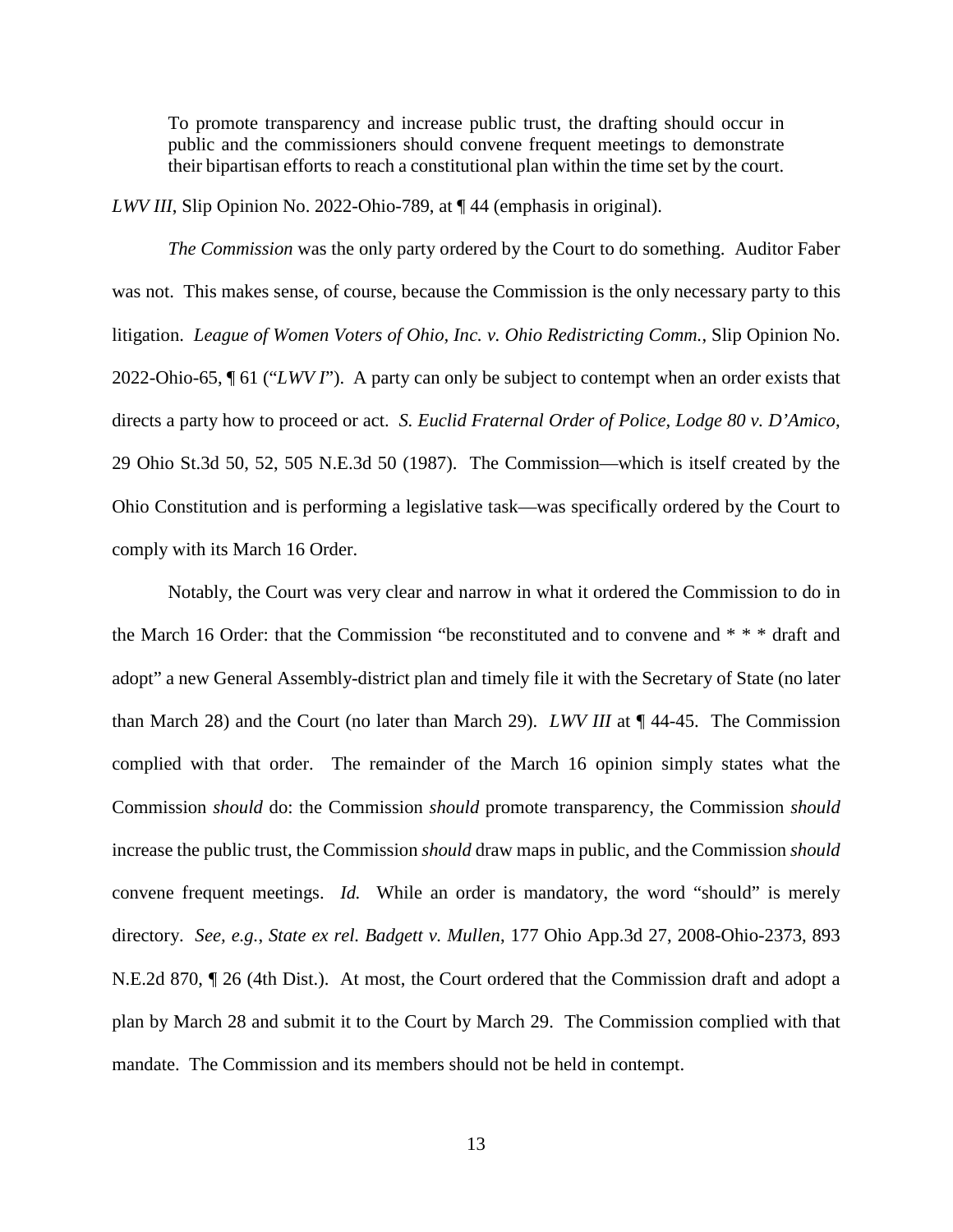# **III. Auditor Faber took all reasonable and necessary steps to comply with the Court's March 16 Order.**

Despite being just a single member of the Commission, Auditor Faber did all that he could to comply with the Court's March 16 Order. Auditor Faber frequently noted that he and his staff were working with Dr. McDonald and Dr. Johnson to create a map that complied with the Constitution and the Court's opinions. *See* Ohio Redistricting Commission March 28, 2022 Meeting Transcript Part 2; Ohio Redistricting Commission March 28, 2022 Meeting Transcript Part 3; Ohio Redistricting Commission March 28, 2022 Meeting Transcript Part 4. Auditor Faber was frequently found in the map-drawing room talking with the map drawers in order to offer input, context, and suggestions to the map drawers in their General Assembly-district-plan drawing. During Commission meetings, Auditor Faber routinely stated that he desired to make amendments to the map drawers' maps in order to comply with the Court's order that the Commission draft a General Assembly-district plan. *See* Ohio Redistricting Commission March 27, 2022 Meeting Transcript; Ohio Redistricting Commission March 28, 2022 Meeting Transcript Part 3; Ohio Redistricting Commission March 28, 2022 Meeting Transcript Part 4. Throughout the Commission's meetings, Auditor Faber raised what he felt were constitutional defects with the approach taken by the map drawers—that they were drawing maps strictly based upon the proportionality requirement to the detriment of other constitutional requirements, notably the compactness requirement. *See* Ohio Redistricting Commission March 26, 2022 Meeting Transcript; Ohio Redistricting Commission March 27, 2022 Meeting Transcript; Ohio Redistricting Commission March 28, 2022 Meeting Transcript Part 4.

Even on March 28, Auditor Faber and his staff were working with Dr. McDonald and Dr. Johnson to work towards a constitutionally compliant plan. Auditor Faber was the only Republican to have staff available to the map drawers throughout the entire day on March 28. *See*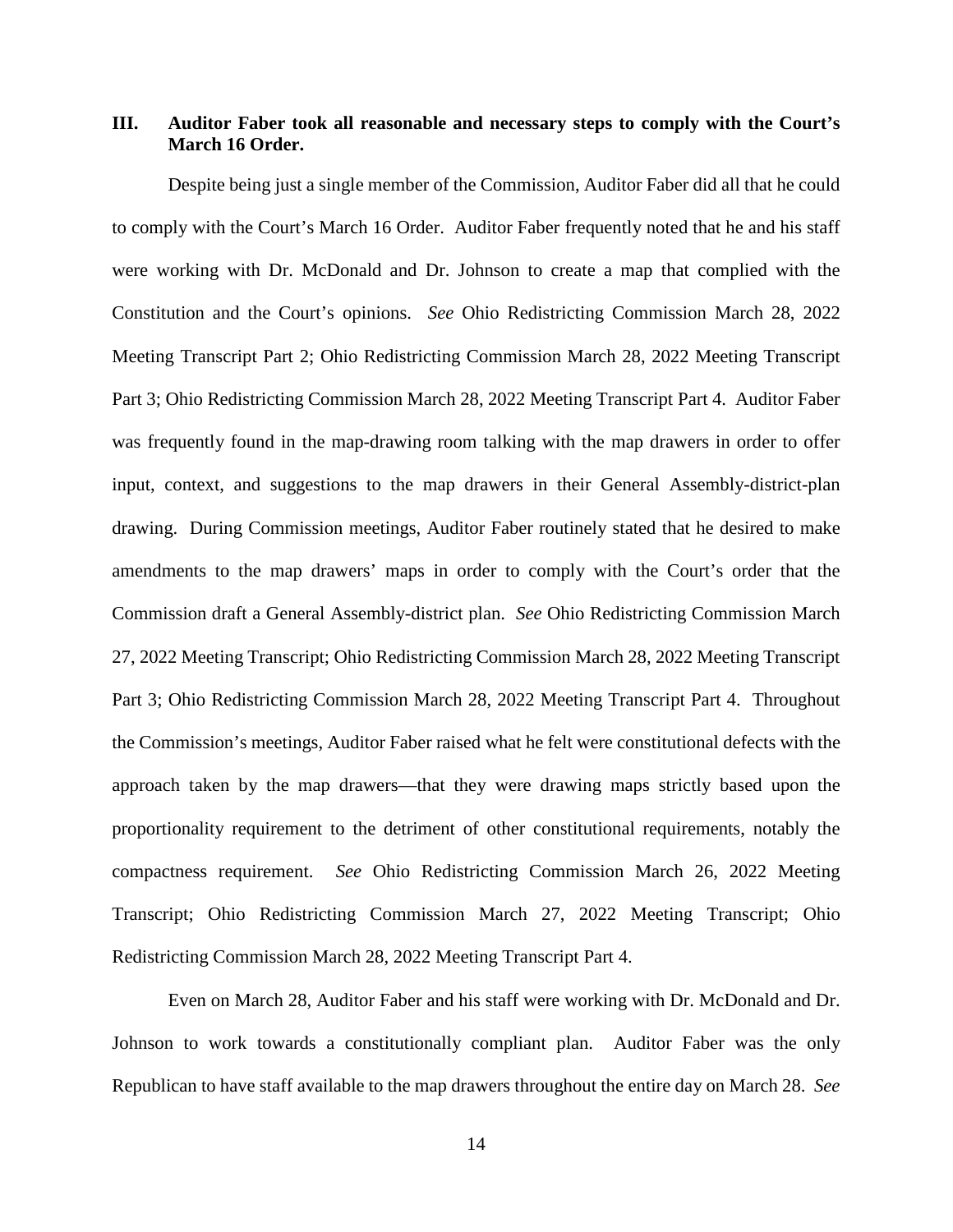Ohio Redistricting Commission March 28, 2022 Meeting Transcript Part 2; Ohio Redistricting Commission March 28, 2022 Meeting Transcript Part 4. It was also Auditor Faber that provided amendments to the map drawers' map and was told by the map drawers, on March 28, that his amendments could not and would not be incorporated by the midnight deadline. *See* Ohio Redistricting Commission March 28, 2022 Meeting Transcript Part 4; Ohio Redistricting Commission March 28, 2022 Meeting Transcript Part 5. Auditor Faber also noted that it was apparent that the map drawers ran into the same issue that the Commission had in the prior attempts to draft and adopt a constitutionally compliant General Assembly-district plan: the political geography of Ohio makes it near impossible to comply with all of the constitutional requirements, especially in a such a short period permitted by the Court in its March 16 Order. *See* Ohio Redistricting Commission March 28, 2022 Meeting Transcript Part 5.

Auditor Faber took all reasonable steps to facilitate the Commission's compliance with the Court's March 16 Order. He acted diligently and in good faith to approve a constitutional map. He proposed amendments to the independent map drawers' maps and was told they would not be considered. He provided guidance to heed all of the constitutional provisions at play in the apportionment process. He and his staff worked with the map drawers. Ultimately, Auditor Faber did not vote for the Fourth Plan because he felt that it did not comply with all of the Constitution's requirements for a General Assembly-district plan. The Court should not—and cannot—hold Auditor Faber in contempt.

**IV. The Ohio Constitution only gives the Court the authority to judge whether a Commission-passed General Assembly-district plan is constitutionally compliant and, as a result, the Court cannot compel the Commission to enact a particular General Assembly-district plan.** 

The authority granted to the Court in General Assembly-apportionment cases is limited. Ohio Constitution, Article XI, Section 9(A). The Court only has the authority to determine whether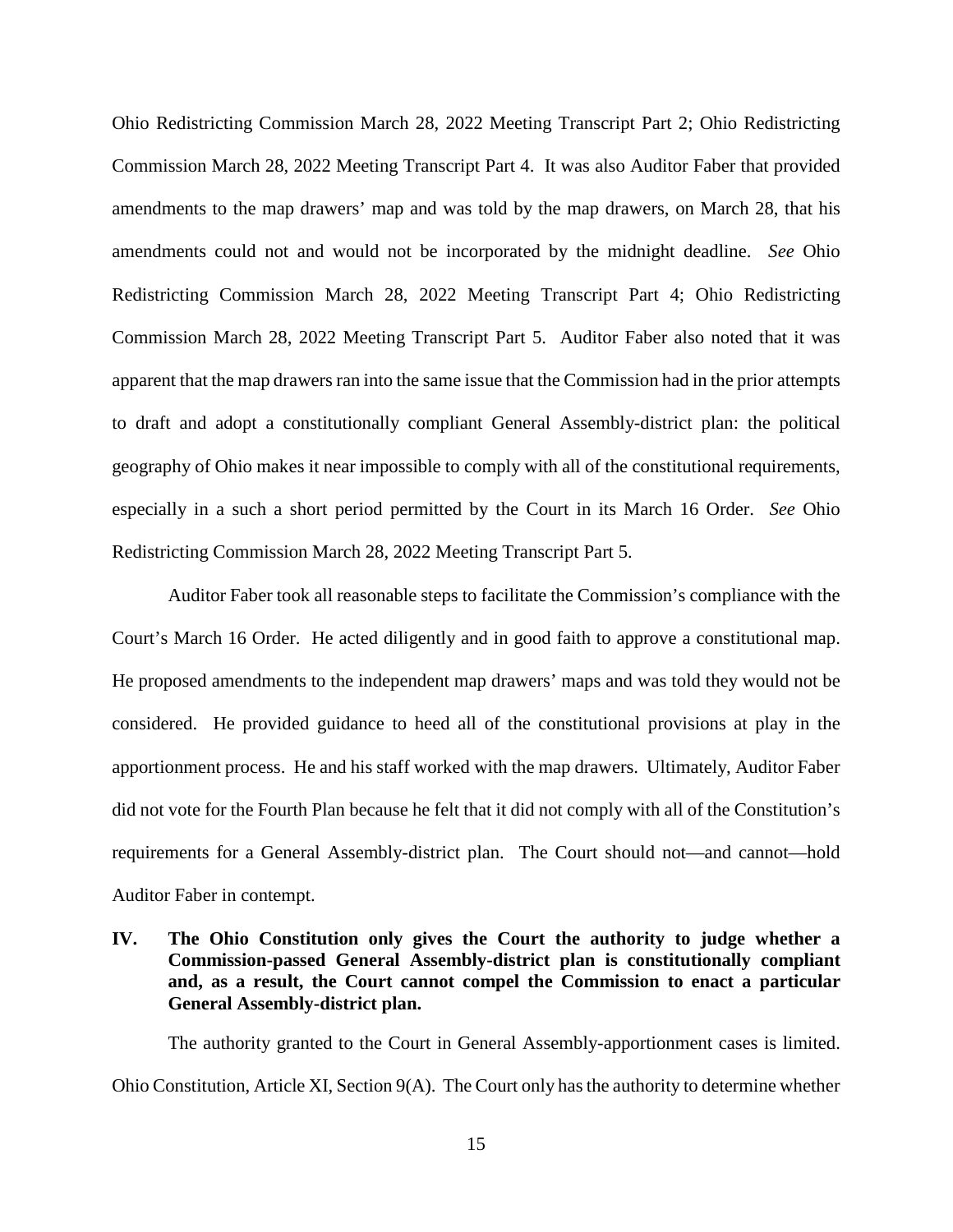the General Assembly-district plan complies with the requirements of the United States and Ohio Constitutions. *See* Ohio Constitution, Article XI, Section 9. The Court cannot "order, in any circumstance, the implementation or enforcement of any general assembly district plan that has not been approved by the commission." Ohio Constitution, Article XI, Section 9(D)(1). The Court also cannot "order the commission to adopt a particular general assembly district plan or to draw a particular district." Ohio Constitution, Article XI, Section 9(D)(2). In short, the Court can determine whether a General Assembly-district plan adopted by the Commission is constitutionally compliant, but it cannot order the Commission to adopt a particular map.

Petitioners' motions to show cause essentially ask the Court to hold the Commission and its individual members in contempt for not passing a constitutionally compliant General Assembly-district plan. *See, e.g.*, LWV Petitioners' Motion at 24-25 ("The Commission should be ordered to get back to work adopting a plan pursuant to the Court's guidance, so as to permit the Commissioners to purge themselves of their contempt."). The conduct giving rise to contempt argued by Petitioners is not passing a constitutional plan. Basically, Petitioners are saying this to the Commission: pass a constitutional General Assembly-district plan or otherwise be held in contempt by the Supreme Court of Ohio.

This Hobbesian choice cannot stand. *First*, the Constitution does not give the Court the authority to order the Commission to adopt a particular kind of map. *See* Ohio Constitution, Article XI, Section 9(D). The Court can only judge the merits of a Commission-passed map. *Second*, the Commission passed a General Assembly-district plan that is currently before the Court. That is the correct avenue for the Court to judge whether or not the Fourth Plan complies with the Constitution—not Petitioners' show-cause motions. *Third*, the Constitution does not give the Court the authority to dictate *how* the Commission reaches an approved General Assembly-district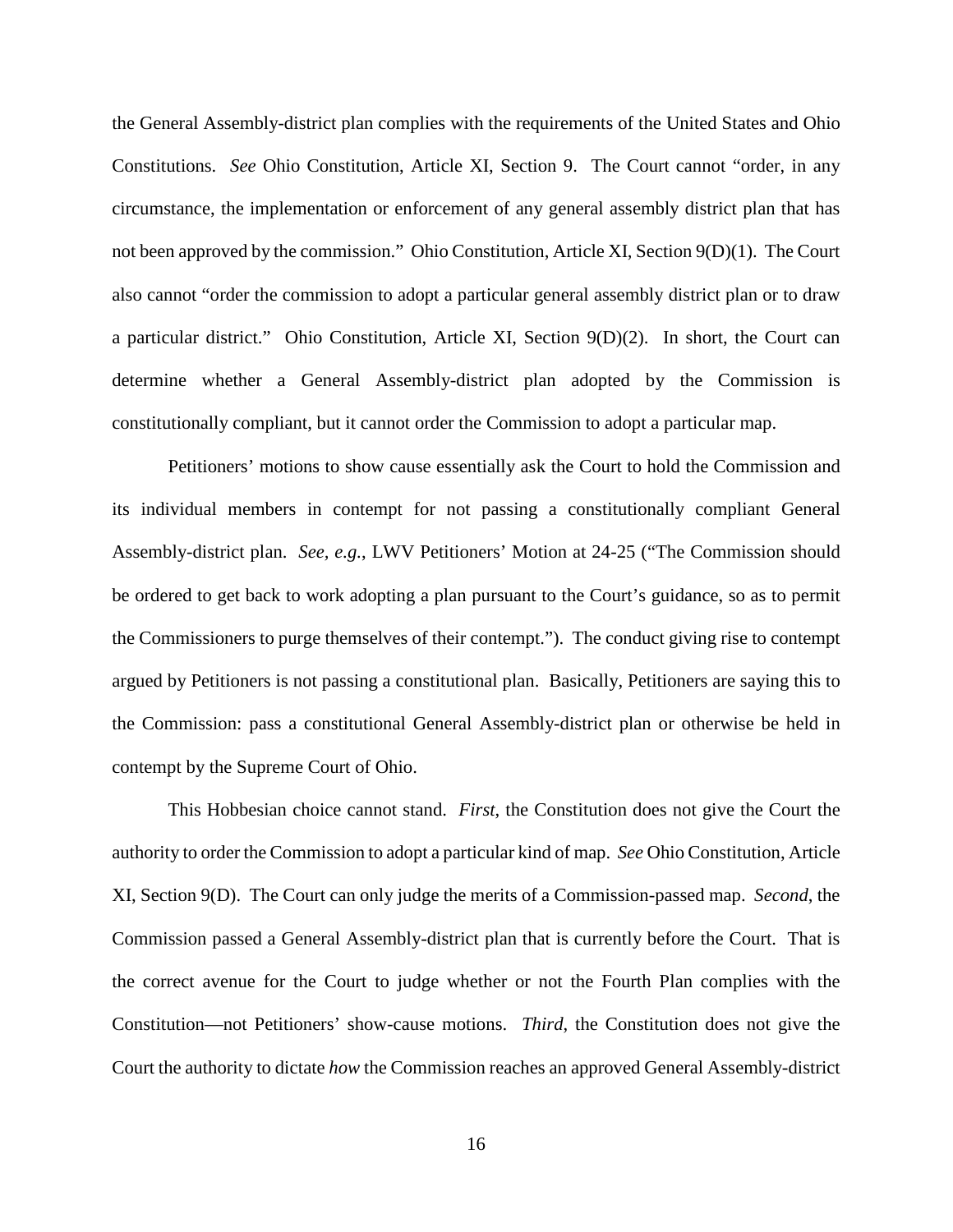plan. Article XI, Section 9 makes no mention of and does not otherwise grant the Court with authority to tell the Commission how to draw a map or how to expend resources or when it must adopt maps or anything of the sort. Instead, the Commission has the sole authority to draft and adopt a General Assembly-district plan. The Court is empowered to judge whether the *result* the actual approved and submitted map—complies with the Constitution.

In fact, the Court's March 16 Order is the likely reason that the Commission did not adopt a version of the independent map drawers' unified plan. There simply wasn't enough time. The *entire* Commission engaged more vigorously in this process than it had previously and, as evidenced by the work of the Commission and its map drawers, it was close to being in a position to consider and potentially adopt the unified map. But the Court's March 16 Order—especially the March 28 deadline that would not, under any circumstance, be extended—always hung like a dark cloud over the Commission's head. When it became apparent that the independent map drawers would not be able to accomplish their work and solicit input from the Commission on the maps prior to the deadline, the Commission had to move on to another map to meet the Court's deadline.

The Commission simply cannot be held in contempt for not approving and submitting a particular map that Petitioners (or even the Court) would prefer.

# **V. The Commission is its own constitutionally created entity and the Court cannot exercise control over the constitutional duties of the Commission through a finding of contempt.**

The Commission is effectively its own branch of government, tasked with the legislative task of apportionment. *LWV I*, Slip Opinion No. 2022-Ohio-65, at ¶ 76, 79; *see also Wilson v. Kasich*, 134 Ohio St.3d 221, 2012-Ohio-5367, 981 N.E.2d 814, ¶ 18-24. The Ohio Constitution created the Commission to draft and adopt a new General Assembly-district plan. Ohio Constitution, Article XI, Section 1(A). As a result, the Commission is independent of the judiciary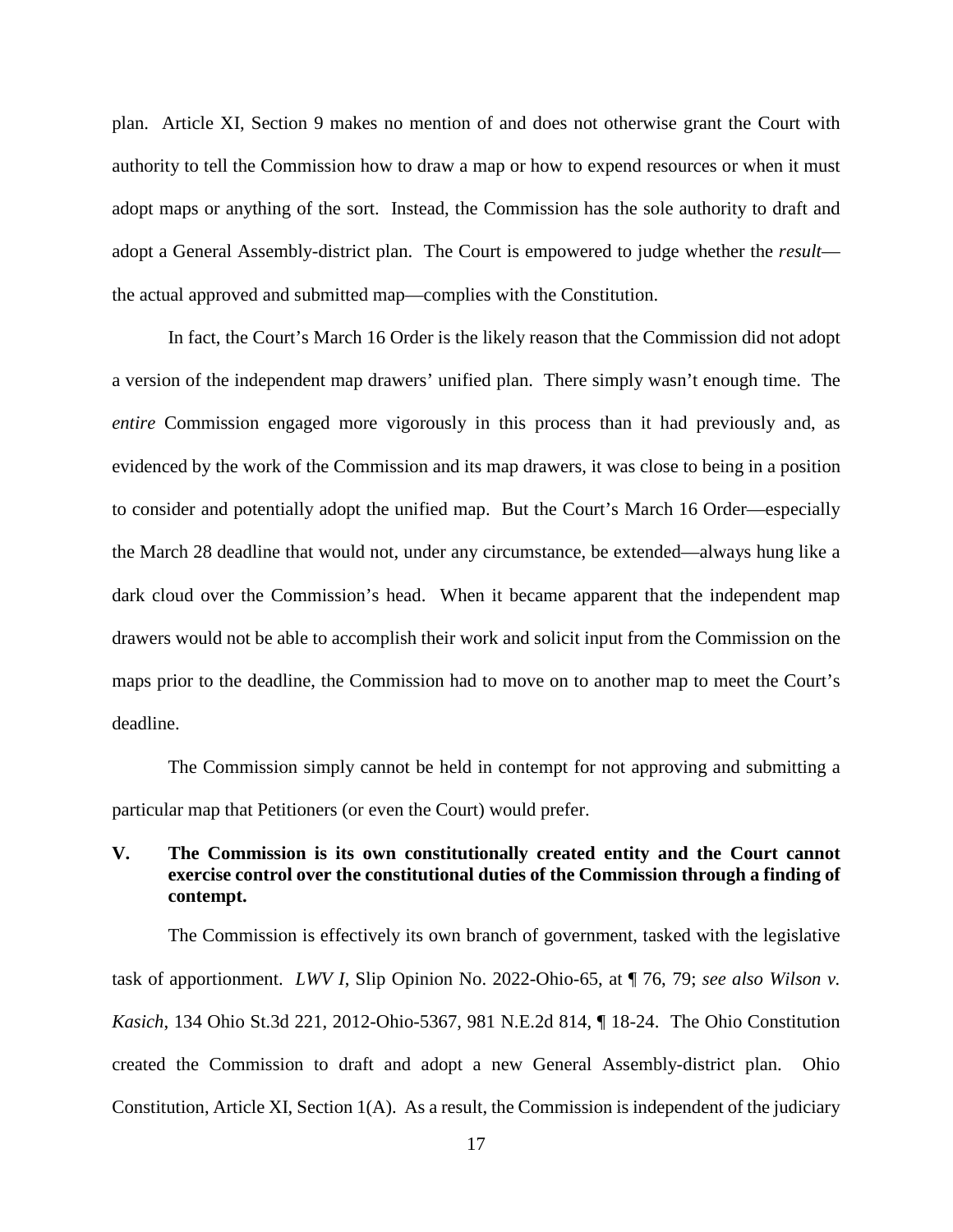and must be afforded the same independence to discharge its duties as any other constitutionally created office or entity. Any attempt by the Court to hold the Commission in contempt with regard to the duties of the Commission outlined in the Constitution would create significant separationof-power issues.

*Toledo v. State*, 154 Ohio St.3d 41, 2018-Ohio-2358, 110 N.E.3d 1257, is instructive. There, the Court determined that it cannot compel the legislature to act in a certain way—whether that be enacting a law, amending a law, or repealing a law—and cannot enjoin the legislature from passing a law. *Id.* at ¶ 27-28. "The separation-of-powers doctrine therefore precludes the judiciary from asserting control over 'the performance of duties that are purely legislative in character and over which such legislative bodies have exclusive control.' " *Id.* at ¶ 27, quoting *State ex rel. Grendell v. Davidson*, 86 Ohio St.3d 629, 633, 716 N.E.2d 704 (1999). Instead, "the judicial function does not begin until after the legislative process is completed." *Id.*, quoting *State ex rel. Ohio Academy of Trial Lawyers v. Sheward*, 86 Ohio St.3d 451, 469, 715 N.E.2d 1062 (1999).

This separation-of-powers principle exists regardless of whether "such action  $* * *$  is in disregard of its clearly imposed constitutional duty or is the enactment of an unconstitutional law." *Id.* at ¶ 28, quoting *State ex rel. Morrison v. Sebelius*, 285 Kan. 875, 899, 179 P.3d 366 (2008). In fact, a "court of equity cannot properly interfere with, or in advance restrain, the discretion of a municipal body while it is in the exercise of powers that are legislative in their character." *New Orleans Water Works Co. v. New Orleans*, 164 U.S. 471, 481 (1896).

Petitioners' show-cause motions ask the Court to interfere with the Commission's decisions in its legislative task of adopting a General Assembly-district plan. This is simply an improper use of contempt proceedings. In addition, Article XI of the Constitution dictates that the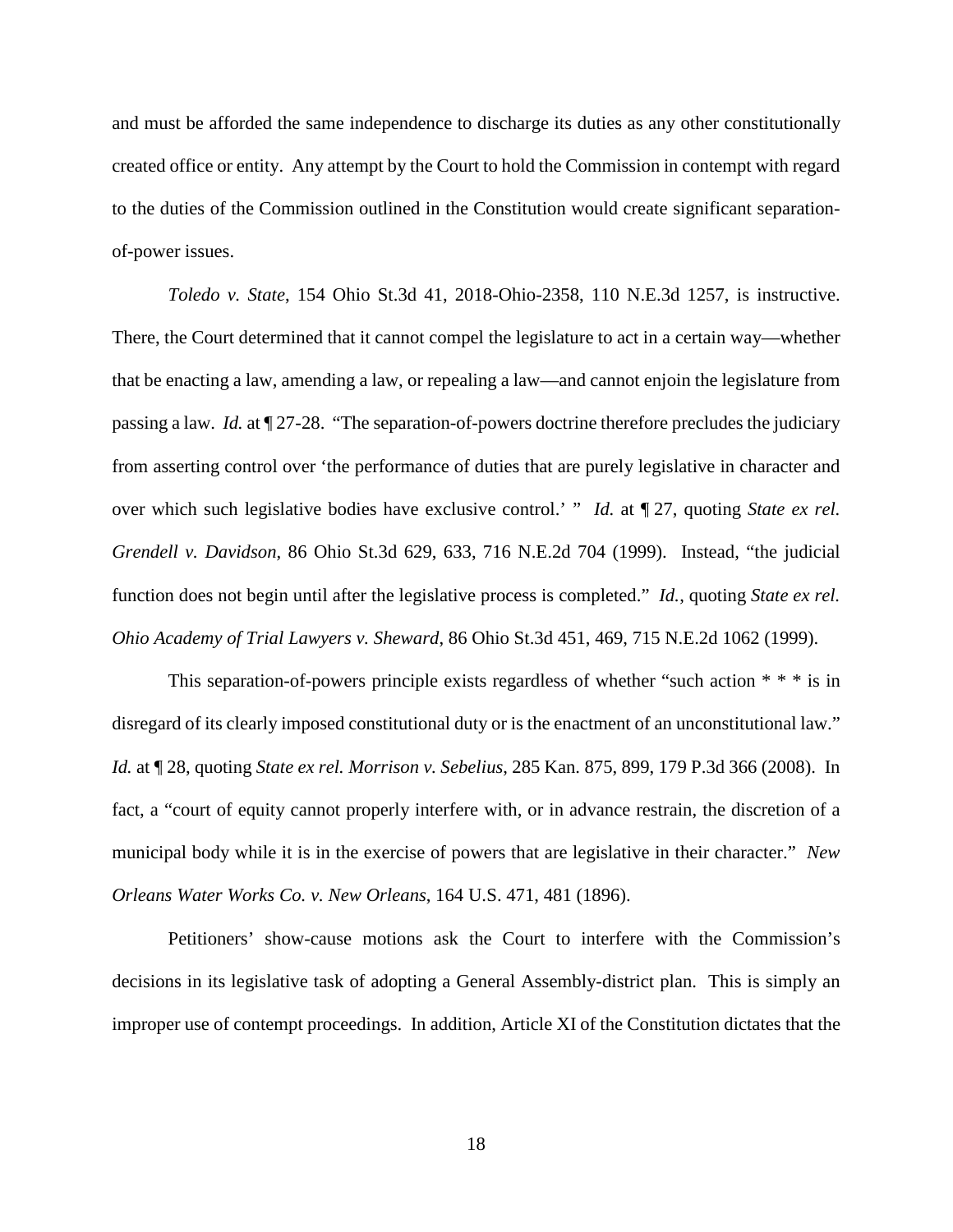constitutionality of the Fourth Plan will be determined by the Court in the process the Court is already engaged in—evidenced by Petitioners filing their objections to the Fourth Plan.

The practical implications of this are far reaching—even beyond the Ohio Redistricting Commission. If the Court holds the Commission and its individual members in contempt, it will find three statewide constitutional officeholders in contempt for something that no one individual has control over. A second consequence is that the Court will be finding a constitutionally convened body in contempt for not completing a legislative task in the way that the Court would prefer. This runs the risk of creating precedent that could be used by this Court and courts across Ohio to find the entire General Assembly or a city council or any other legislative body in contempt for passing a piece of legislation that a court disagrees with and believes might be unconstitutional. This could upend the constitutional balance among the three branches of government unnecessarily. There is already a process outlined in the Ohio Constitution where, as here, a citizen might believe a law, lower court case, or other enactment to be unconstitutional: a challenge in the appropriate court on the merits. That process, of course, is not unique to redistricting and could easily infiltrate other areas of the law. A final unintended consequence of entertaining and granting Petitioners' show-cause motions is the reluctance it will create amongst Ohioans to serve at any level of government if they could be subjected to a show-cause order and the potential consequences if found in contempt for making a decision a court deems to be wrong.

The Court simply should not accept Petitioners' invitation to hold the Commission and its individual members in contempt.

# **VI. Petitioners are not entitled to recover their attorney's fees; instead, Auditor Faber is entitled to recover his own attorney's fees for responding to these frivolous showcause motions.**

Each of the Petitioners include a demand to recover their attorney's fees pursuant to a finding of bad faith and/or R.C. 2323.51 against the Commission, its members jointly or severally,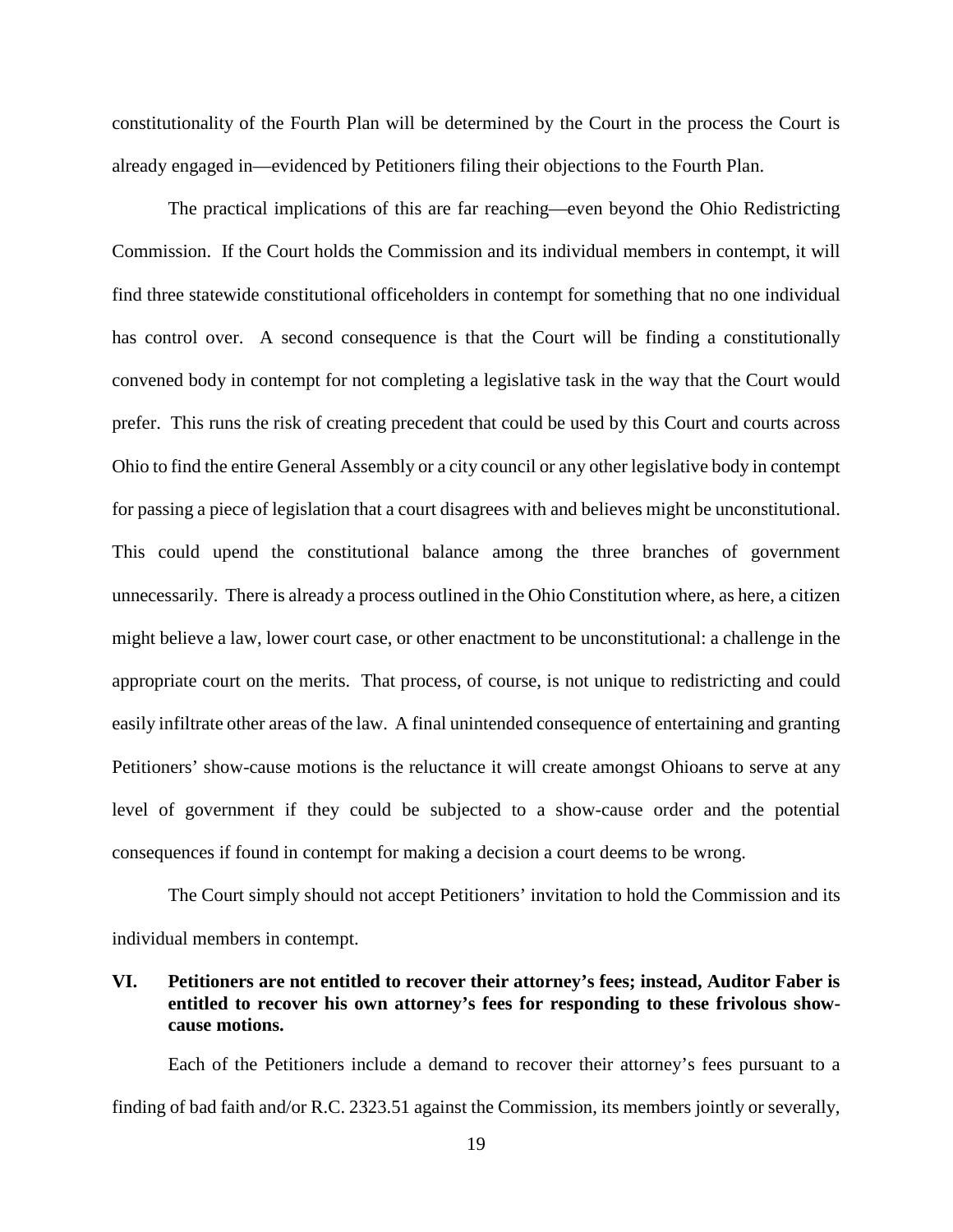or apportioned between Respondents, as the Court deems appropriate. *See* LWV Petitioners' Motion, at 25<sup>1</sup>; Bennett Petitioners' Motion, at 20; OOC Petitioners' Motion, at 2. Petitioners do not provide any legal or factual basis for their attorney-fee demand. Nor could they against Auditor Faber.

Throughout the period at issue, Auditor Faber took all reasonable steps to comply with the Court's March 16 Order. He is but a single member of the Commission and cannot act on behalf of the Commission as an individual member. There are no allegations in Petitioners' show-cause motions that Auditor Faber acted in bad faith or was otherwise engaged in egregious, overzealous, unjustifiable, and frivolous action. *See, e.g.*, *Turowski v. Johnson*, 68 Ohio App.3d 704, 706, 589 N.E.2d 462 (9th Dist.1990). Not only did Auditor Faber and the Commission comply with the Court's March 16 Order—it wasn't even close. There is simply no basis for Petitioners' showcause motions. They were filed not based upon merit, but to obviously harass the Commission and its individual members.

As a result, it is not Auditor Faber that engaged in frivolous conduct. It was Petitioners by filing their show-cause motions with no legal or factual basis to support a finding of contempt against the Auditor. That is why Auditor Faber reserves the opportunity to recover the attorney's fees that Auditor of State was forced to incur because of these show-cause motions.

<sup>&</sup>lt;sup>1</sup> The LWV Petitioners initially seek attorney's fees against the four Commission members, jointly or severally, who voted in favor of the Fourth Plan (Senate President Huffman, Speaker Cupp, Governor DeWine, and Secretary LaRose). LWV Petitioners' Motion, at 25. But the LWV Petitioners also indicate they're willing to recover their fees as apportioned against all Respondents if the Court deems that appropriate. *Id.*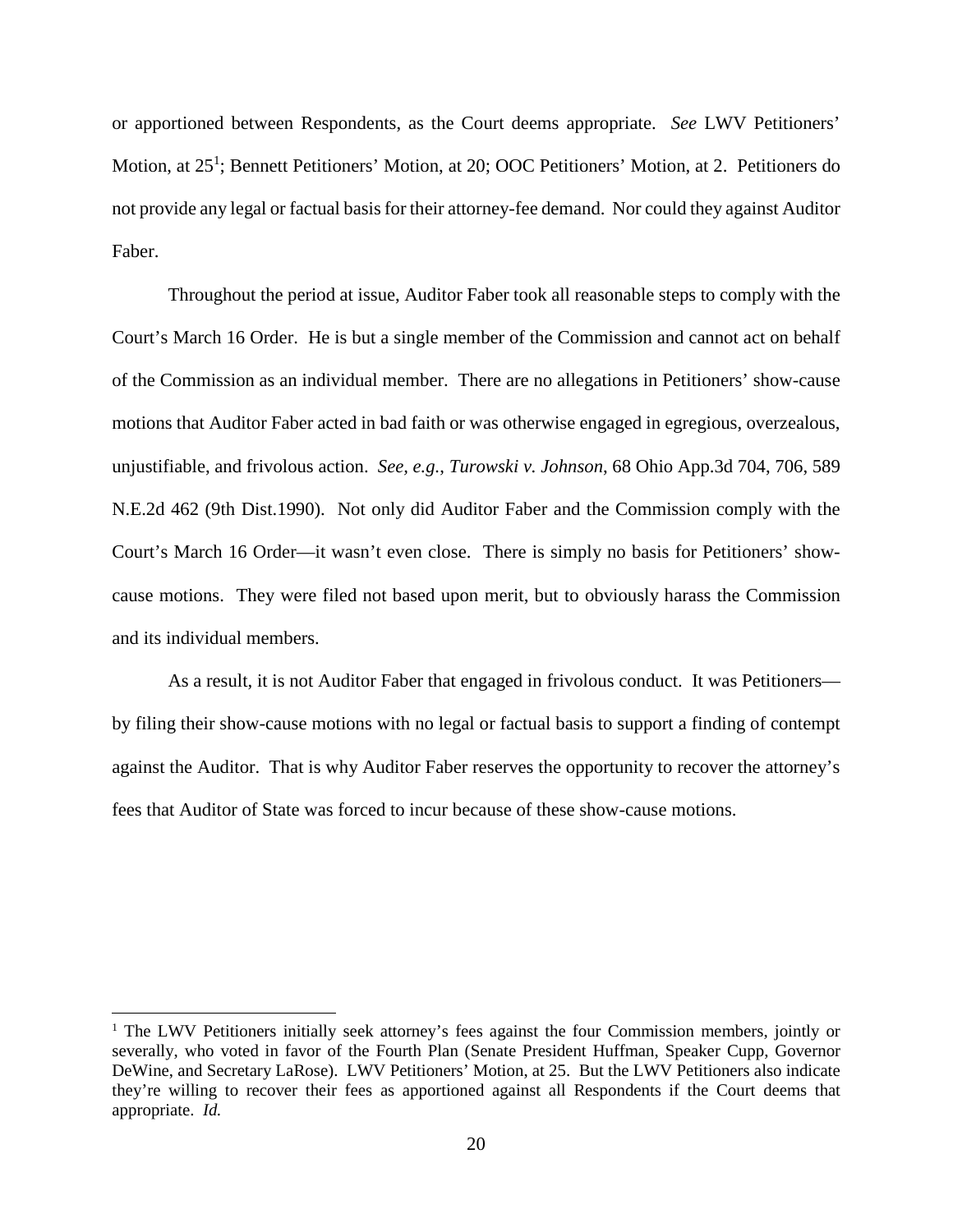### **CONCLUSION**

For the reasons stated above, Auditor of State Keith Faber respectfully requests that the

Court deny each of the Petitioners' show-cause motions.

Respectfully submitted,

*/s/ Brodi J. Conover*

Brodi Conover (0092082) BRICKER & ECKLER LLP 2 East Mulberry Street Lebanon, OH 45036 Phone: (513) 870-6693 Fax: (513) 870-0999 bconover@bricker.com

Anne Marie Sferra (0030855) BRICKER & ECKLER LLP 100 South Third Street Columbus, Ohio 43215 Phone: (614) 227-2300 Fax: (614) 227-2390 asferra@bricker.com

*Counsel for Respondent Auditor of State Keith Faber*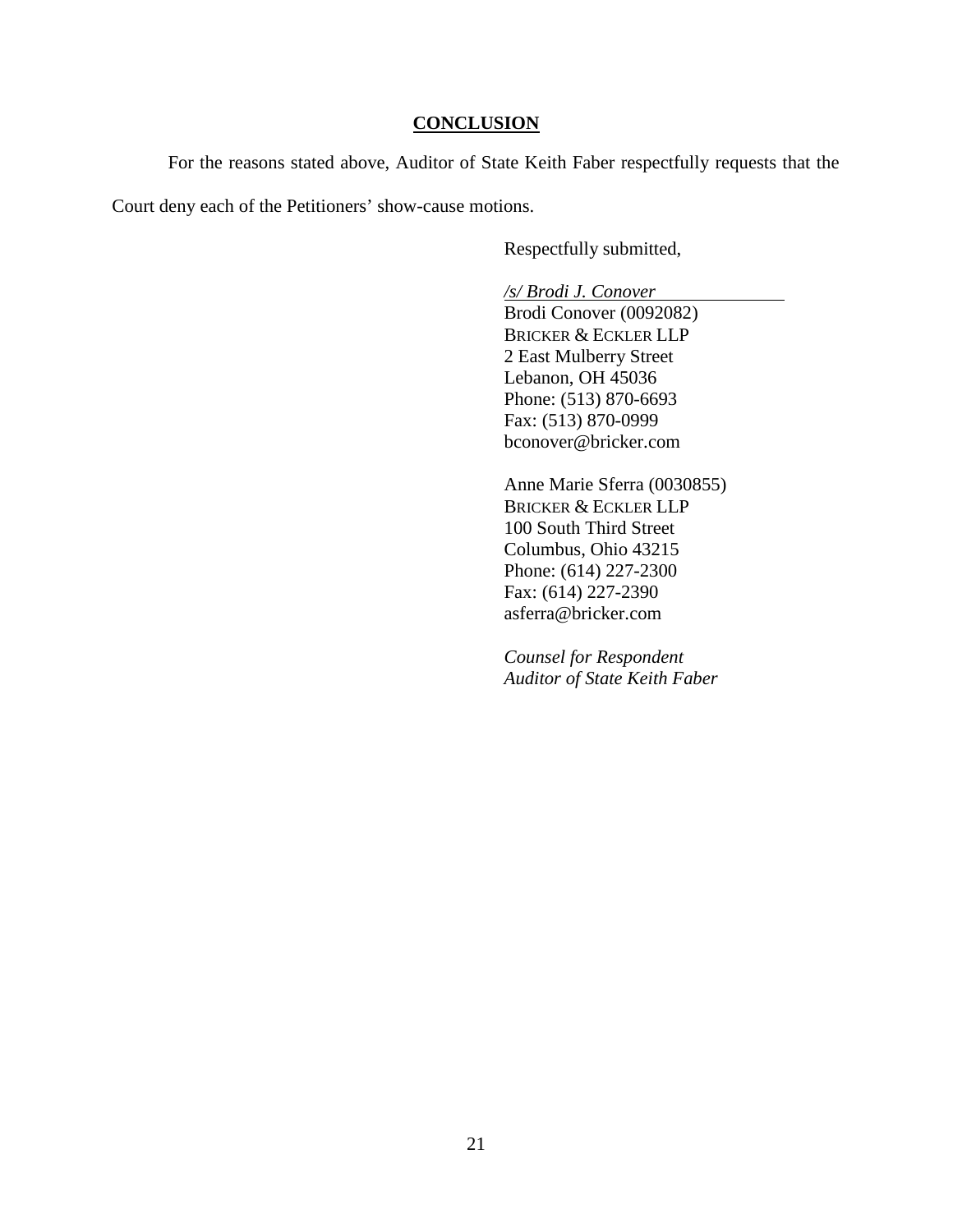#### **CERTIFICATE OF SERVICE**

I hereby certify that a true copy of the foregoing was sent via email transmission this 4th

day of April, 2022 to the following:

Freda J. Levenson Julie M. Pfeiffer ACLU of Ohio Foundation, Inc. Michael A. Walton flevenson@acluohio.org Michael J. Hendershot

dcarey@acluohio.org

Julie A. Ebenstein American Civil Liberties Union Phillip J. Strach athomas @ aclu.org Thomas A. Farr

Robert D. Fram Alyssa M. Riggins Donald Brown Greg McGuire

Alexander Thomson COVINGTON & BURLING LLP W. Stuart Dornette ajthomson@cov.com Beth A. Bryan

Yale Fu dornette@tatflaw.com COVINGTON & BURLING LLP bryan@taflaw.com asharma@cov.com pwilliamson@taftlaw.com

*Counsel for LWV Petitioners Counsel for Respondents* 

julie.pfeiffer@ohioago.gov David J. Carey michael.walton@ohioago.gov ACLU of Ohio Foundation, Inc. michael.hendershot@ohioago.gov

*Counsel for Respondent* Alora Thomas *Secretary of State Frank LaRose*

John E. Branch, III David Denuyl NELSON MULLINS RILEY & SCARBOROUGH Joshua Gonzalez phil.strach@nelsonmullins.com Juliana Goldrosen tom.farr@nelsonmullins.com COVINGTON & BURLING LLP john.branch@nelsonmullins.com rfram@cov.com alyssa.riggins@nelsonmullins.com greg.mcquire@nelsonmullins.com

Philip D. Williamson Anupam Sharma TAFT STETTINUS & HOLLISTER LLP

> *Senate President Matt Huffman and House Speaker Robert Cupp*

John W. Zeiger Marion H. Little, Jr. ZEIGER, TIGGES & LITTLE LLP zeiger@litohio.com little@litohio.com

*Counsel for Respondent Governor DeWine*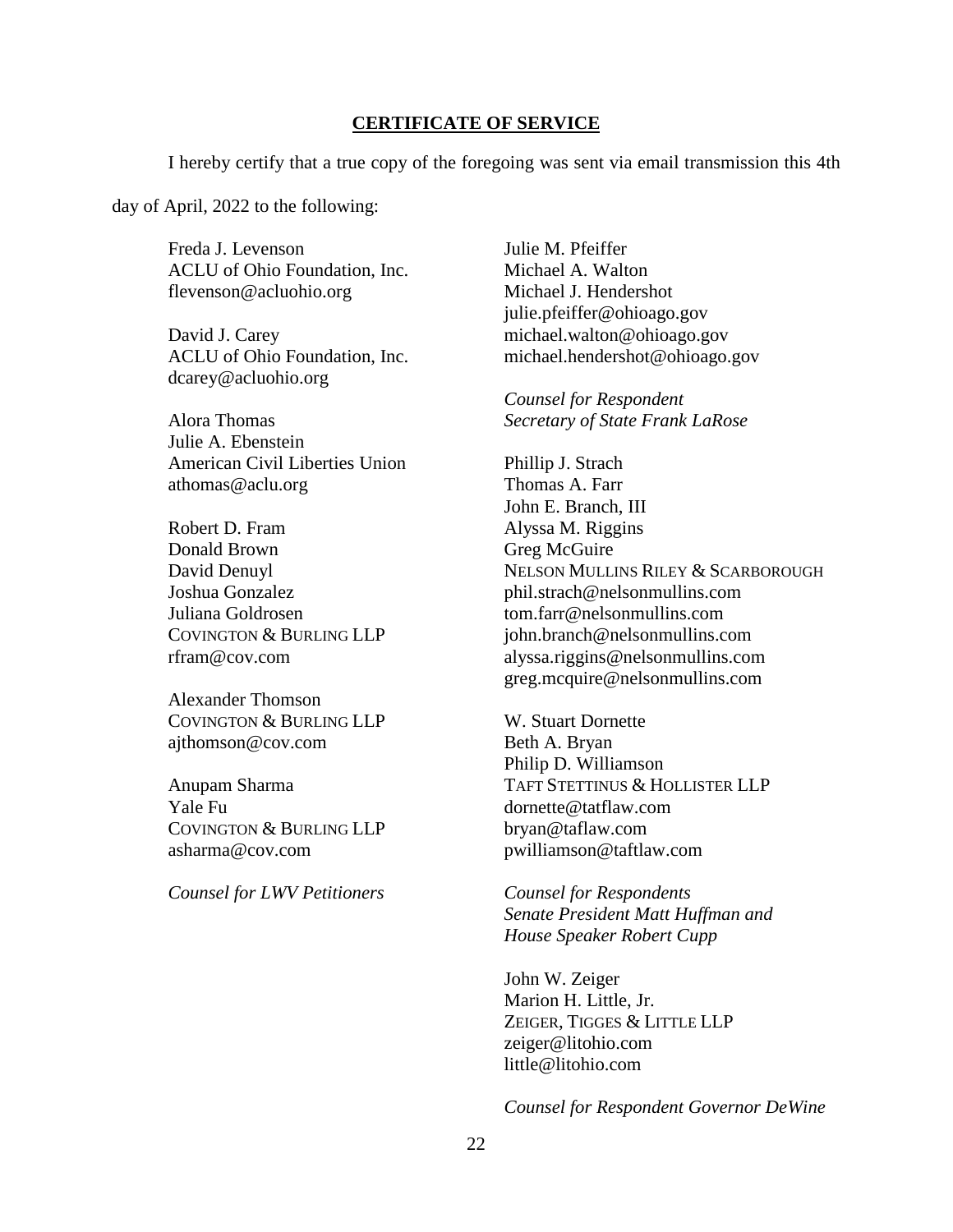Abha Khanna Erik J. Clark Ben Stafford Ashley Merino ELIAS LAW GROUP LLP ORGAN LAW LLP

Harleen K. Gambhir Raisa M. Cramer C. Benjamin Cooper ELIAS LAW GROUP LLP Charles H. Cooper, Jr. jjasrasaria@elias.law Chelsea C. Weaver rcramer@elias.law

Donald J. McTigue *Senator Vernon Sykes and*  Derek S. Clinger *House Minority Leader Allison Russo* MCTIGUE COLOMBO & CLINGER LLC dmctigue@electionlawgroup.com dclinger@electionlawgroup.com

*Counsel for Bennett Petitioners* 

Alicia L. Bannon Yurij Rudensky Michael Li Ethan Herenstein Brennan Center of Justice at NYU School of Law alicia.bannon@nyu.edu

Peter M. Ellis M. Patrick Yingling REED SMITH LLP pellis@reedsmith.com

Ben R. Fliegel REED SMITH LLP bfliegel@reedsmith.com

Brad A. Funari (PHV-3139) Danielle L. Stewart (0084086) REED SMITH LLP bunfari@reedsmith.com dstewart@reedsmith.com

akhanna@elias.law ejclark@organlegal.com bstafford@elias.law amerino@organlegal.com

Jyoti Jasrasaria *Counsel for Respondent*  Spencer W. Klein *The Ohio Redistricting Commission* 

sklein@elias.law COOPER & ELLIOTT LLC hgambhir@elias.law benc@cooperelliott.com

*Counsel for Respondents*